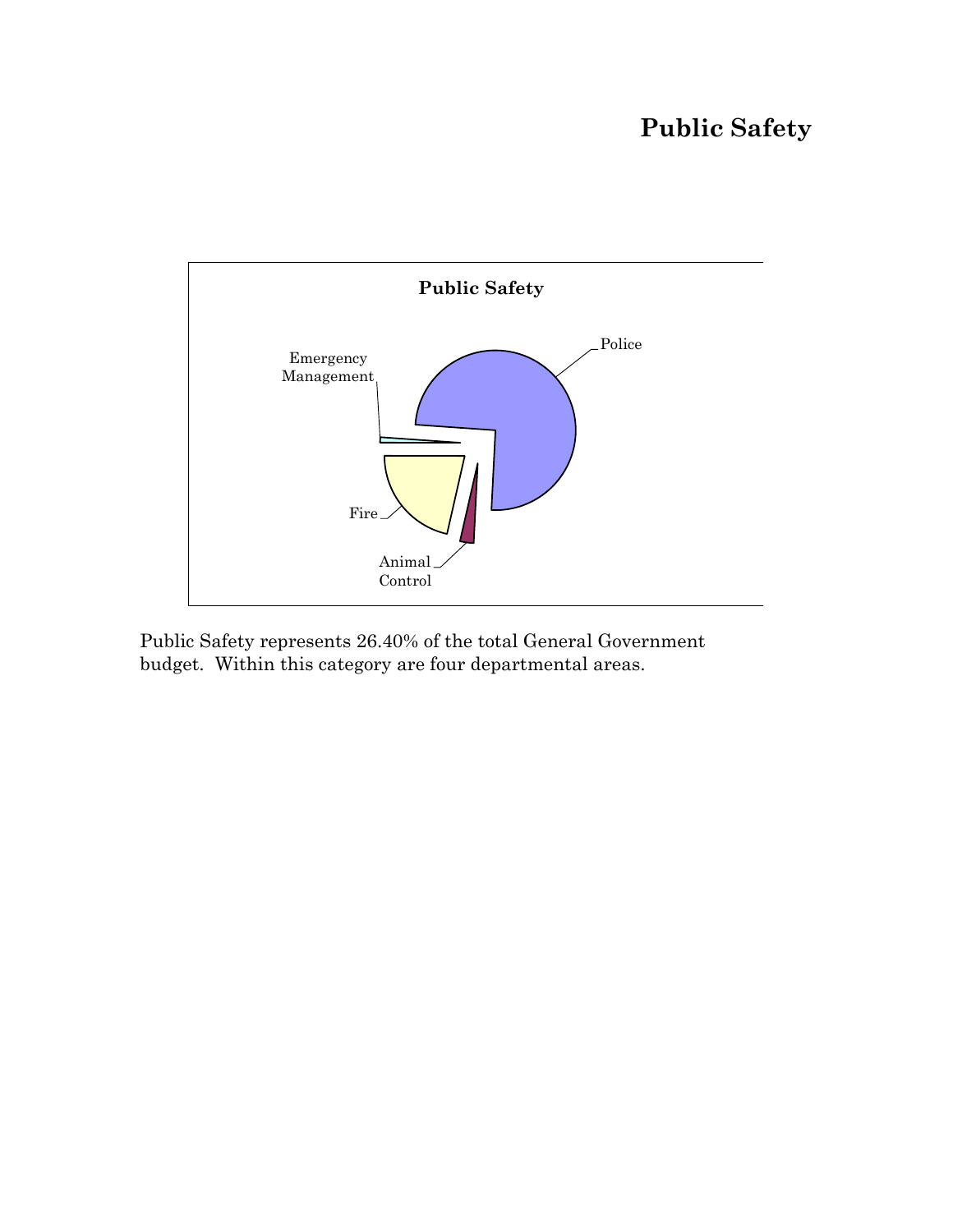### 2101 POLICE ADMINISTRATION

#### PROGRAM DESCRIPTION

The Police Administrative activity has the ultimate responsibility of providing the resource guidance and direction of police personnel to provide 24-hour a day police services. Duties include the overall management, supervision and control of the agency. Specific tasks include personnel management, discipline, planning, budgeting, training, accounting, payroll, internal investigations, recruitment, training, inspections, grant administration and Accreditation compliance. The police administration consists of the Chief of Police and Executive Assistant. A Sergeant is also assigned to assist with the administrative function

Other administrative tasks include meeting with citizen groups and members of the public regarding the efficient and effective delivery of police services. Also included is coordination with state and local agencies regarding traffic, zoning, health and recreational issues.

There are numerous reports, reviews and analysis that take place throughout the year to ensure the effective and efficient delivery of professional police services and compliance with modern police practices and principal.

#### PROGRAM COMMENTARY

The department continues to seek and receive grant funding to assist in purchasing equipment and supplement additional traffic enforcement initiatives. Officers continue to meet mandatory training standards as well as receive specialized training in a number of areas. The agency has maintained compliance with National and State Accreditation Standards and was reaccredited by CALEA in July 2020 and recognized as a Gold Standard agency. The agency continues in the CALEA four-year process and will have an annual review each year until our assessment for reaccreditation in 2024.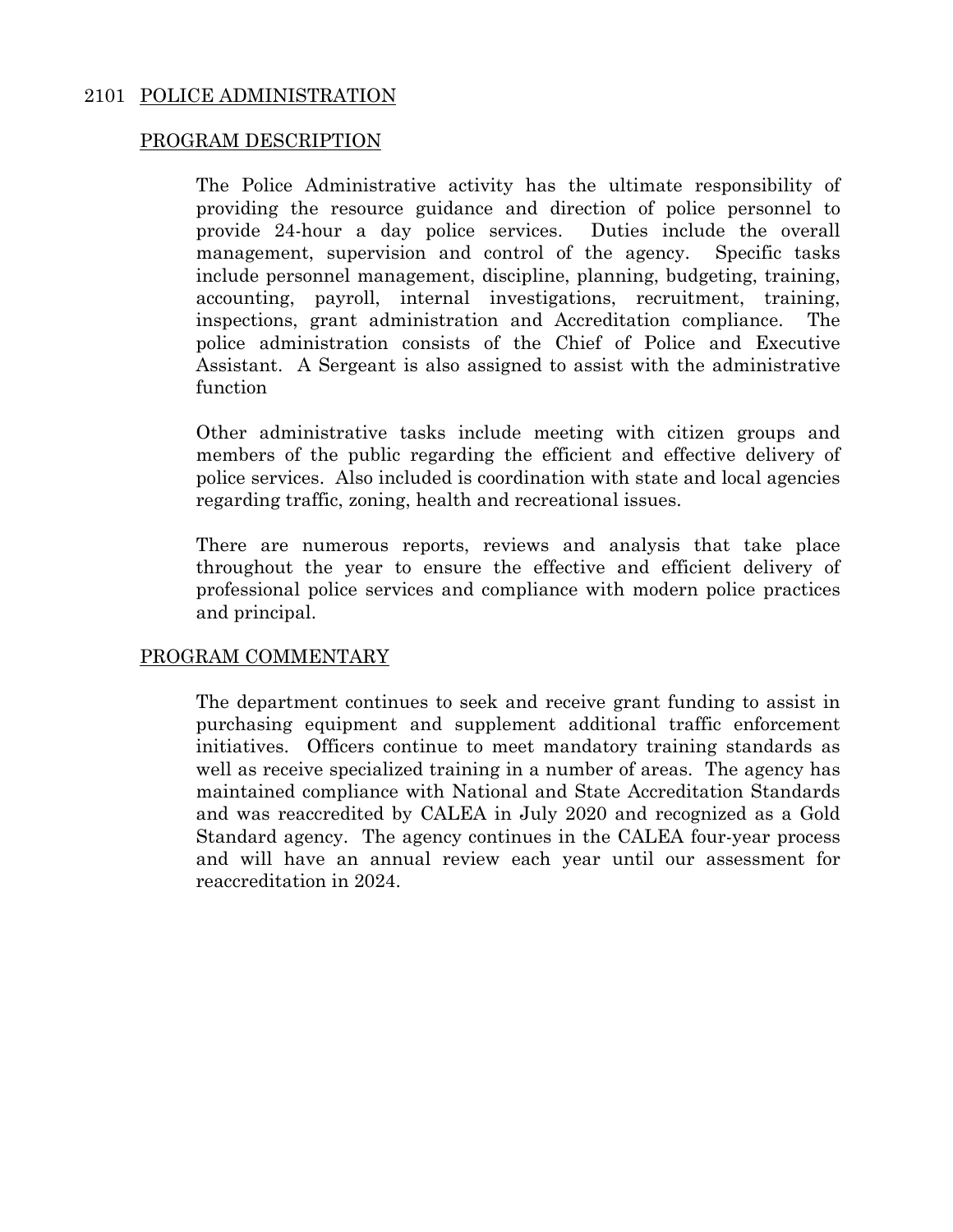Town of Coventry

TOWN MANAGERS RECOMMENDED BUDGET

|                                                                |          | ============       |             |             |                        |         | ------------ ------------ ----------- |            | $= 2222222$       |
|----------------------------------------------------------------|----------|--------------------|-------------|-------------|------------------------|---------|---------------------------------------|------------|-------------------|
|                                                                | 2020     | 2021               | 2021        | 2021        | 2021                   |         |                                       | Mar/Bud    |                   |
| Account# and Description                                       |          | Actual Base Budget | Budget      |             | Actual YTD Est. Actual |         | Dept Head Town Manager Inc/Dec        |            | 昙                 |
|                                                                |          |                    |             |             |                        |         |                                       |            |                   |
| 2101 POLICE ADMINISTRAT                                        |          |                    |             |             |                        |         |                                       |            |                   |
| 110-2101-51010 REGULAR FULL                                    | 269,919  | 271,300            | 271,300     | 156,703     | 271,300                | 188,155 | 281,900                               | 10,600     | 3.91              |
| 110-2101-51090 OTHER                                           | 4,790    | 6,000              | 6,000       | $\circ$     | 6,000                  | 6,000   | 6,000                                 | $\Omega$   | .00               |
| Holiday pay for Admin Srgt.                                    |          |                    |             |             |                        |         |                                       |            |                   |
| 110-2101-51100 LONGEVITY                                       | 3,200    | 3,400              | 3,400       | 3,400       | 3,400                  | 3,600   | 3,600                                 | 200        | 5.88              |
| 110-2101-52070 OTHER PROFESS                                   | 180      | 500                | 3,139       | 3,139       | 500                    | 10,700  | 6,200                                 |            | $5,700$ 1,140.    |
| Assessment Center testing for Sergeant positions<br>\$9,000    |          |                    |             |             |                        |         |                                       |            |                   |
| Required drug testing for 4 officers\$600                      |          |                    |             |             |                        |         |                                       |            |                   |
| Required behavioral health assessments for 3 officers<br>\$600 |          |                    |             |             |                        |         |                                       |            |                   |
| 110-2101-52080 PROFESSIONAL                                    | 5,165    | 4,550              | 4,550       | 3,935       | 4,550                  | 4,550   | 4,550                                 | $^{\circ}$ | .00               |
| 110-2101-52090 TRAVEL MEETIN                                   | 804      | 3,008              | 3,008       | $\circ$     | 3,008                  | 3,008   | 2,160                                 |            | $(848)$ $(28.19)$ |
| July CALEA conference for 2 persons.                           |          |                    |             |             |                        |         |                                       |            |                   |
| Registraion \$715 x 2 = 1,430                                  |          |                    |             |             |                        |         |                                       |            |                   |
| Flight \$400 x 2 = 800                                         |          |                    |             |             |                        |         |                                       |            |                   |
| Hotel \$180 x 2 nights = 720 x 2 = 1,440                       |          |                    |             |             |                        |         |                                       |            |                   |
| Total = $$3,670$                                               |          |                    |             |             |                        |         |                                       |            |                   |
| 110-2101-52100 TRAINING                                        | 449      | 1,875              | 1,875       | $^{\circ}$  | 1,875                  | 1,875   | 1,875                                 | $^{\circ}$ | .00               |
| 110-2101-52170 ADVERTISING                                     | 276      | 500                | 500         | $^{\circ}$  | 500                    | 500     | 500                                   | $^{\circ}$ | .00               |
| 110-2101-52180 PRINTING                                        | 278      | 300                | 300         | 266         | 300                    | 300     | 300                                   | $\Omega$   | .00               |
| 110-2101-52220 MEALS                                           | 234      | 400                | 400         | $^{\circ}$  | 400                    | 400     | 400                                   | 0          | .00               |
| 110-2101-52869 FEES                                            | 233      | 4,075              | 4,075       | 4,075       | 4,075                  | 4,075   | 4,075                                 | $\Omega$   | .00               |
| 110-2101-53010 OFFICE SUPPLI                                   | 311      | 600                | 600         | $\mathbf 0$ | 600                    | 600     | 600                                   | $\Omega$   | .00               |
| 110-2101-53090 CLOTHING SAFE                                   | $\Omega$ | 500                | $\mathbf 0$ | $\mathbf 0$ | 500                    | 500     | 500                                   | $\Omega$   | .00               |
| Total 2101 POLICE ADMIN                                        | 285,839  | 297,008            | 299,147     | 171,518     | 297,008                | 224,263 | 312,660                               | 15,652     | 5.27              |
|                                                                |          |                    |             |             |                        |         |                                       |            |                   |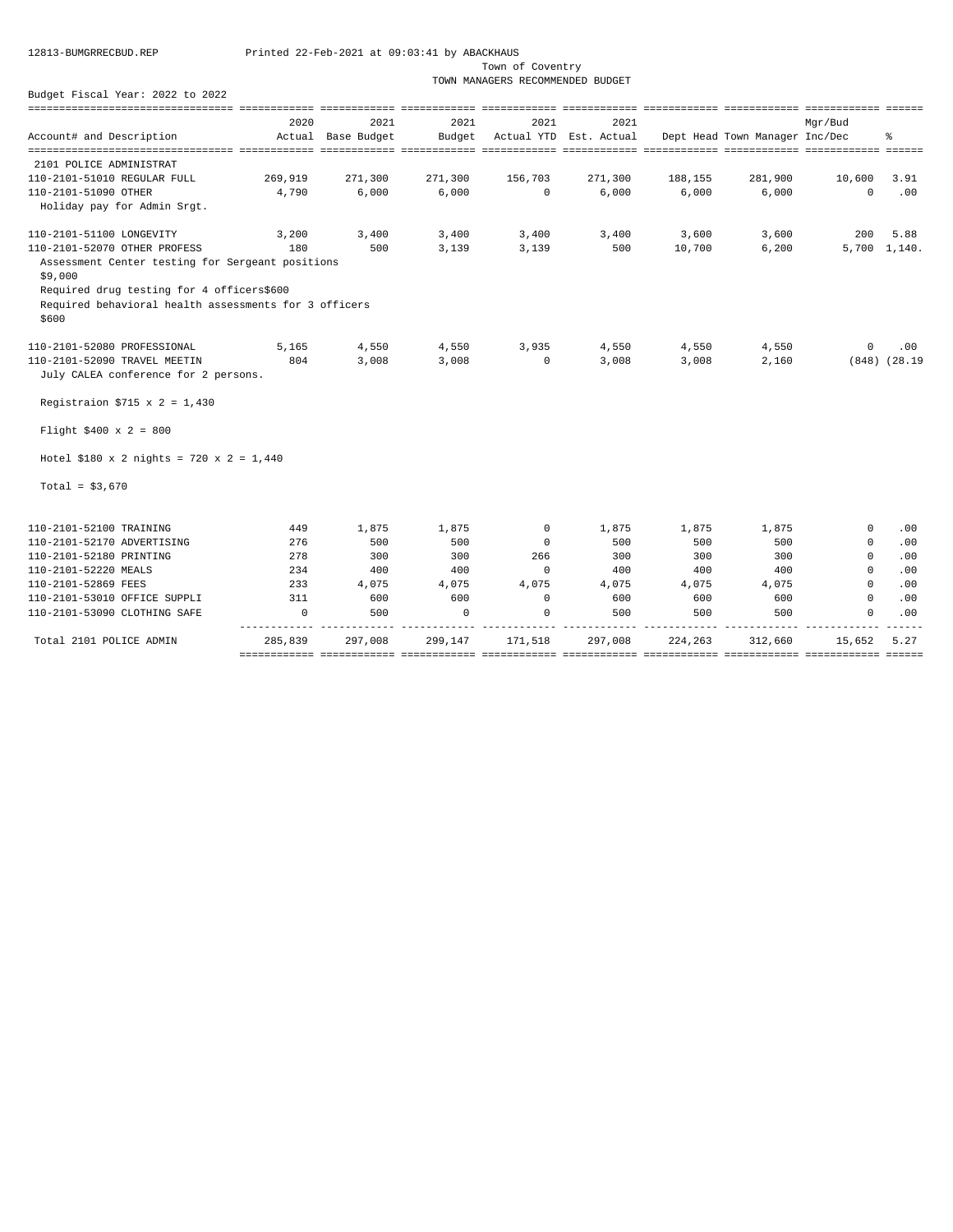#### 2102 POLICE OPERATIONS

#### PROGRAM DESCRIPTION

Field officers provide 24 hour-a-day coverage for frequent and conspicuous patrol, investigation of criminal complaints, preserving the public peace, protecting life and property, investigating traffic accidents, enforcing traffic and parking regulations, and federal, state and local laws. In addition, officers maintain extra observation of areas and conditions which have generated citizen complaints or concerns. Field units respond to and render necessary assistance at medical emergencies, fire-related calls and roadway hazards.

Field units conduct preliminary and follow up investigations of criminal activity and collect evidence, interview witnesses and suspects in order to successfully conclude the investigation. A police detective conducts followup investigations of felonious crimes and those of a particularly serious nature. The detective collects intelligence information regarding criminal activity including narcotics related offenses and conducts the necessary follow-up. The detective also coordinates with other state and federal law enforcement agencies to bring cases to a successful conclusion, as well as fulfilling duties as property and evidence officer to ensure the chain of custody and proper handling and testing of forensic evidence.

In addition to the above duties, patrol supervisors give guidance and support to officers, make assignments of field personnel to ensure adequate staffing levels, consult with officers regarding case assignments and follow up, take and process complaints against personnel, conduct performance evaluations, and ensure adequate discipline and training.

#### PROGRAM COMMENTARY

There are at least two patrol officers on duty at all times. The department uses a 10-hour shift schedule for patrol officers in order to provide additional coverage during times of frequent activity. Overtime funds are used to fill shifts when necessary. The department participates with other municipal police departments in the region in service sharing agreements. Through these agreements, the agency conducts a variety of traffic enforcement efforts including sobriety checkpoints, targeted enforcement for hazardous violations and commercial truck inspection checkpoints. Additionally, the department participates in a regional crash investigation unit for serious investigations. Through these agreements, we are able to maximize our traffic enforcement effectiveness as well as take advantage of grant funding for such regional efforts. The department has been consistently recognized for its traffic safety programs. The agency also participates in the Capital Region Emergency Services Team (CREST) and has one officer assigned in a tactical role and another assigned as a negotiator, both on as-needed basis.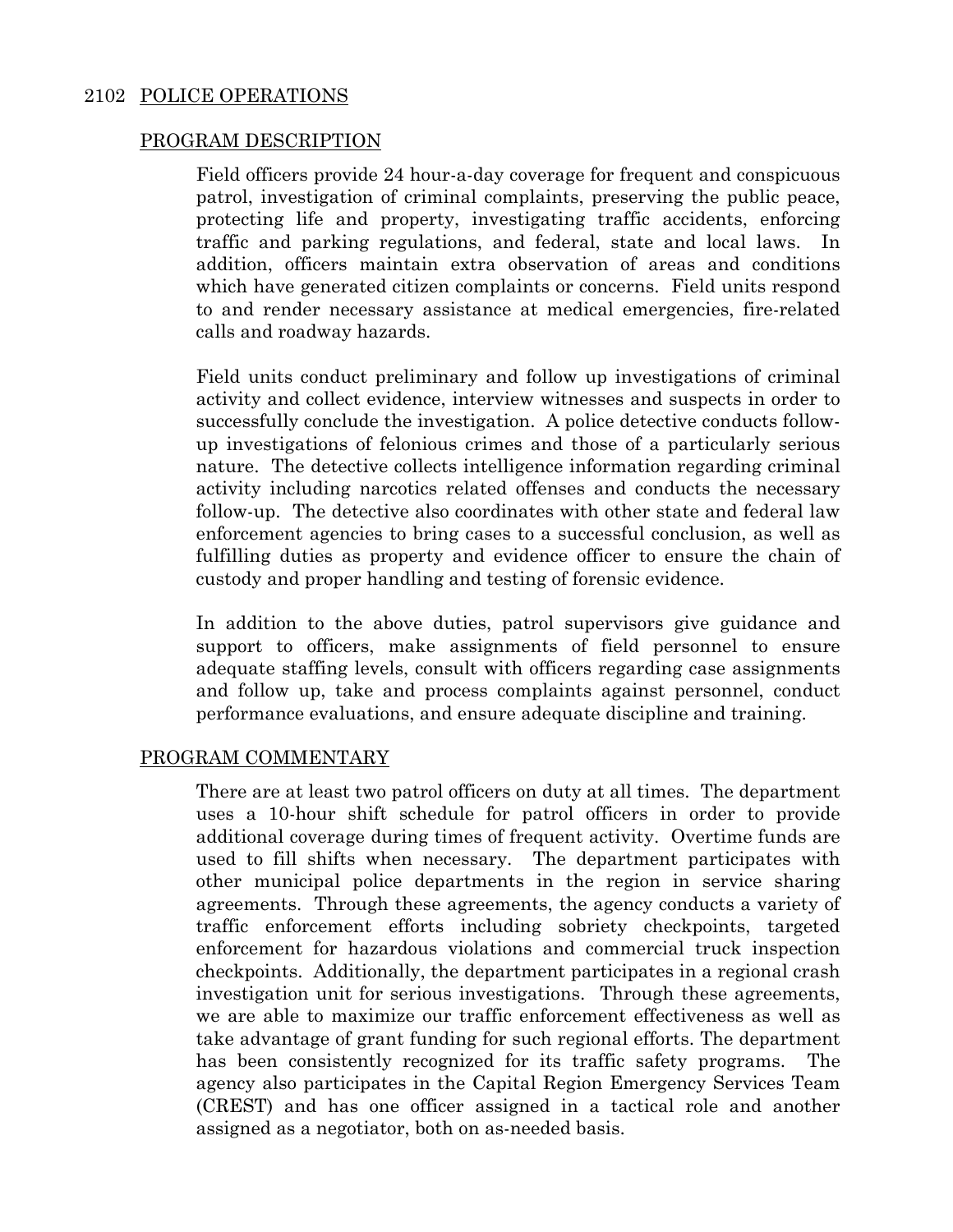Town of Coventry

TOWN MANAGERS RECOMMENDED BUDGET

| Account# and Description                                                                                                                                                                                                                                                                              | 2020      | 2021<br>Actual Base Budget | 2021<br>Budget | 2021    | 2021<br>Actual YTD Est. Actual |           | Dept Head Town Manager Inc/Dec | Mar/Bud              | နွ               |
|-------------------------------------------------------------------------------------------------------------------------------------------------------------------------------------------------------------------------------------------------------------------------------------------------------|-----------|----------------------------|----------------|---------|--------------------------------|-----------|--------------------------------|----------------------|------------------|
|                                                                                                                                                                                                                                                                                                       |           |                            |                |         |                                |           |                                |                      |                  |
| 2102 POLICE OPERATIONS                                                                                                                                                                                                                                                                                |           |                            |                |         |                                |           |                                |                      |                  |
| 110-2102-51010 REGULAR FULL<br>4 Sergeants; 10 Officers<br>Increase per CBA<br>Sergeant promotions January 1                                                                                                                                                                                          | 1,097,262 | 1,067,000                  | 1,067,000      | 643,237 | 1,067,000                      | 1,145,500 | 1,141,000                      | 74,000               | 6.94             |
| 110-2102-51030 OVERTIME                                                                                                                                                                                                                                                                               |           |                            |                |         |                                |           |                                | 2,429                | 2.50             |
| Based upon CBA increase.                                                                                                                                                                                                                                                                              | 108,169   | 97,036                     | 97,036         | 73,705  | 97,036                         | 99,462    | 99,465                         |                      |                  |
| 110-2102-51090 OTHER<br>Increase based on raise                                                                                                                                                                                                                                                       | 57,345    | 60,550                     | 60,550         | 43,850  | 60,550                         | 62,065    | 62,065                         | 1,515                | 2.50             |
| 110-2102-51100 LONGEVITY                                                                                                                                                                                                                                                                              | 8,900     | 8,600                      | 8,600          | 8,300   | 8,600                          | 7,900     | 7,900                          |                      | $(700)$ $(8.14)$ |
| 110-2102-52090 TRAVEL MEETIN<br>Anticipated reduction in travel for training courses                                                                                                                                                                                                                  | 523       | 3,692                      | 2,692          | 91      | 3,692                          | 2,000     | 2,000                          | $(1,692)$ $(45.83)$  |                  |
| 110-2102-52100 TRAINING<br>Additional funding for training classes is requested.<br>Many of our staff are fairly new and will benefit from<br>additional training, including two new hires.<br>Academy in-srvice training has been limited which<br>necessitates paying for outside training classes. | 3,696     | 15,600                     | 15,600         | 7,940   | 15,600                         | 17,100    | 17,100                         | 1,500                | 9.62             |
| 110-2102-52220 MEALS                                                                                                                                                                                                                                                                                  | 110       | 500                        | 500            | 287     | 500                            | 500       | 500                            | 0                    | .00              |
| 110-2102-52260 NEGOTIATED UN<br>Requests for tuition reimbursement from                                                                                                                                                                                                                               | 14,453    | 15,200                     | 15,200         | 10,013  | 15,200                         | 7,000     | 7,000                          | $(8, 200)$ $(53.95)$ |                  |
| Michael Cote \$9,000 @ 100%                                                                                                                                                                                                                                                                           |           |                            |                |         |                                |           |                                |                      |                  |
| Amount includes reduction due to Pell grant.                                                                                                                                                                                                                                                          |           |                            |                |         |                                |           |                                |                      |                  |
| Reduction of \$2,000 from request, speculating that<br>Michael Cote may not attend all classes he anticipates<br>during the fiscal year.                                                                                                                                                              |           |                            |                |         |                                |           |                                |                      |                  |
| 110-2102-53090 CLOTHING SAFE                                                                                                                                                                                                                                                                          | 8,529     | 14,500                     | 14,500         | 10,458  | 14,500                         | 14,500    | 14,500                         | $^{\circ}$           | .00              |
| Total 2102 POLICE OPERA                                                                                                                                                                                                                                                                               | 1,298,987 | 1,282,678                  | 1,281,678      | 797,881 | 1,282,678                      | 1,356,027 | 1,351,530                      | 68,852               | 5.37             |
|                                                                                                                                                                                                                                                                                                       |           |                            |                |         |                                |           |                                |                      |                  |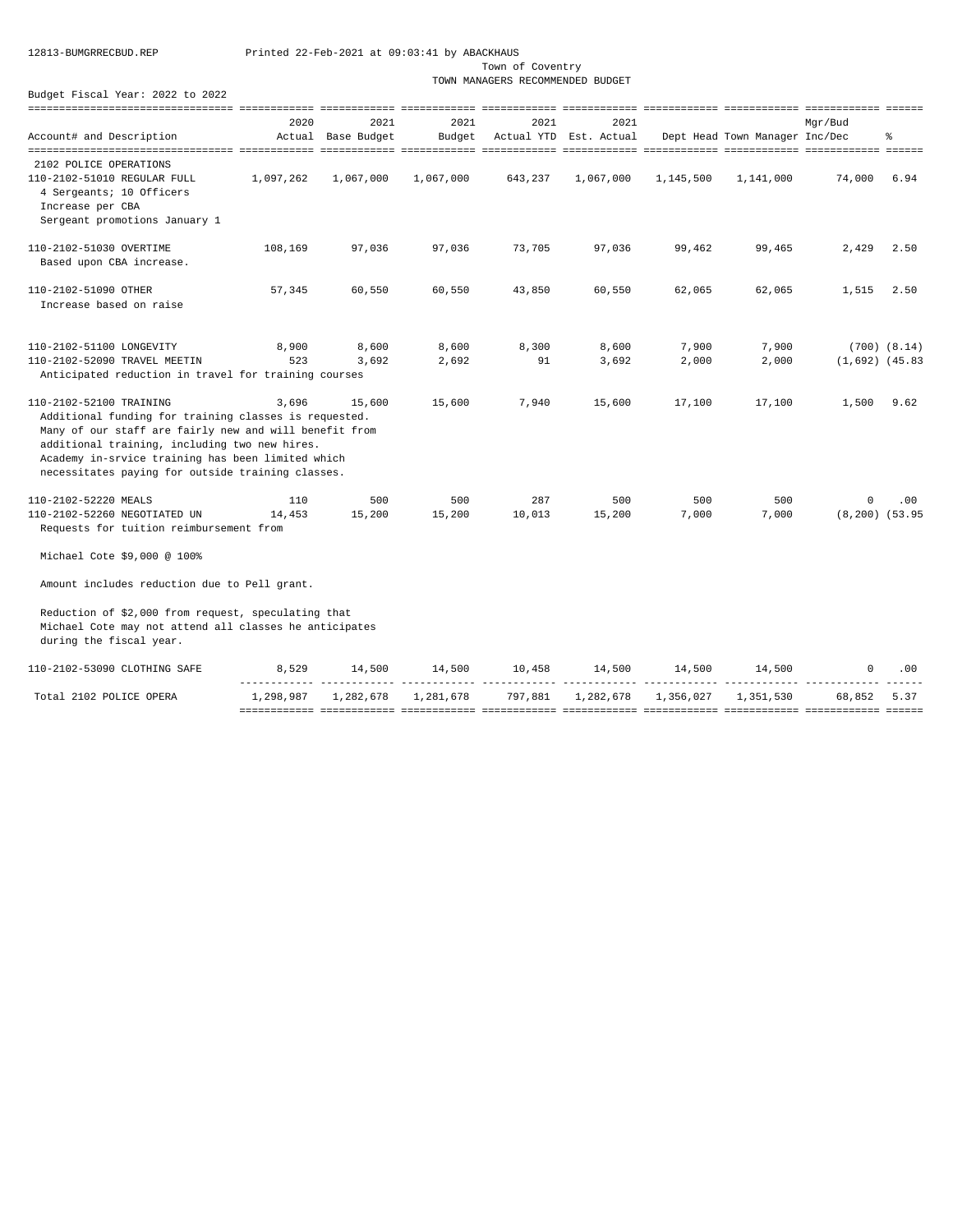### 2103 POLICE SUPPORTIVE SERVICES

### PROGRAM DESCRIPTION

Support services provide the sworn staff of the agency and the public with communications and records-keeping functions. Tasks include receiving calls for service, dispatching, and clerical duties. Additional duties include collecting monies for reports and permits, filing and retrieval of police reports and other agency records, and submitting required reports to federal, state and municipal agencies. Maintaining compliance with NCIC requirements and the National Incident Based Reporting System are also included.

Support services are available 24 hours a day, 7 days a week. The agency acts as the after-hours point of contact for all other Town agencies, and makes notifications as necessary.

### PROGRAM COMMENTARY

The agency makes accident reports available for download through an online service. The department administers the Everbridge reverse notification system. This service delivers emergency and non-emergency administrative messages regarding town services such as parking bans, change of garbage collection days, etc.

|                                | Jan. -     | April -   | $July -$  | Oct -    |       |
|--------------------------------|------------|-----------|-----------|----------|-------|
|                                | March 2020 | June 2020 | Sept 2020 | Dec 2020 | Total |
| Robbery                        |            |           |           |          |       |
| Assault                        |            | 3         | 14        | 5        | 26    |
| Burglary                       |            | 3         | 6         | 3        | 13    |
| Vandalism                      | 9          | 6         | 9         | 5        | 29    |
| Animal Complaint               | 50         | 59        | 50        | 54       | 213   |
| MV Accidents                   | 47         | 26        | 52        | 61       | 186   |
| Alarms                         | 54         | 60        | 69        | 71       | 254   |
| MV Stop                        | 260        | 58        | 111       | 75       | 504   |
| <b>DWI</b>                     |            | 3         | 9         |          | 23    |
| All Other Inciedents           | 1,237      | 1,117     | 1,522     | 1,097    | 4,973 |
| <b>Total Calls for Service</b> | 1,667      | 1,335     | 1,842     | 1,378    | 6,222 |

### PROGRAM ACTIVITY INDICATORS

There was an overall decline in calls for service of 19.4% from the previous year due to COVID-19 related factors.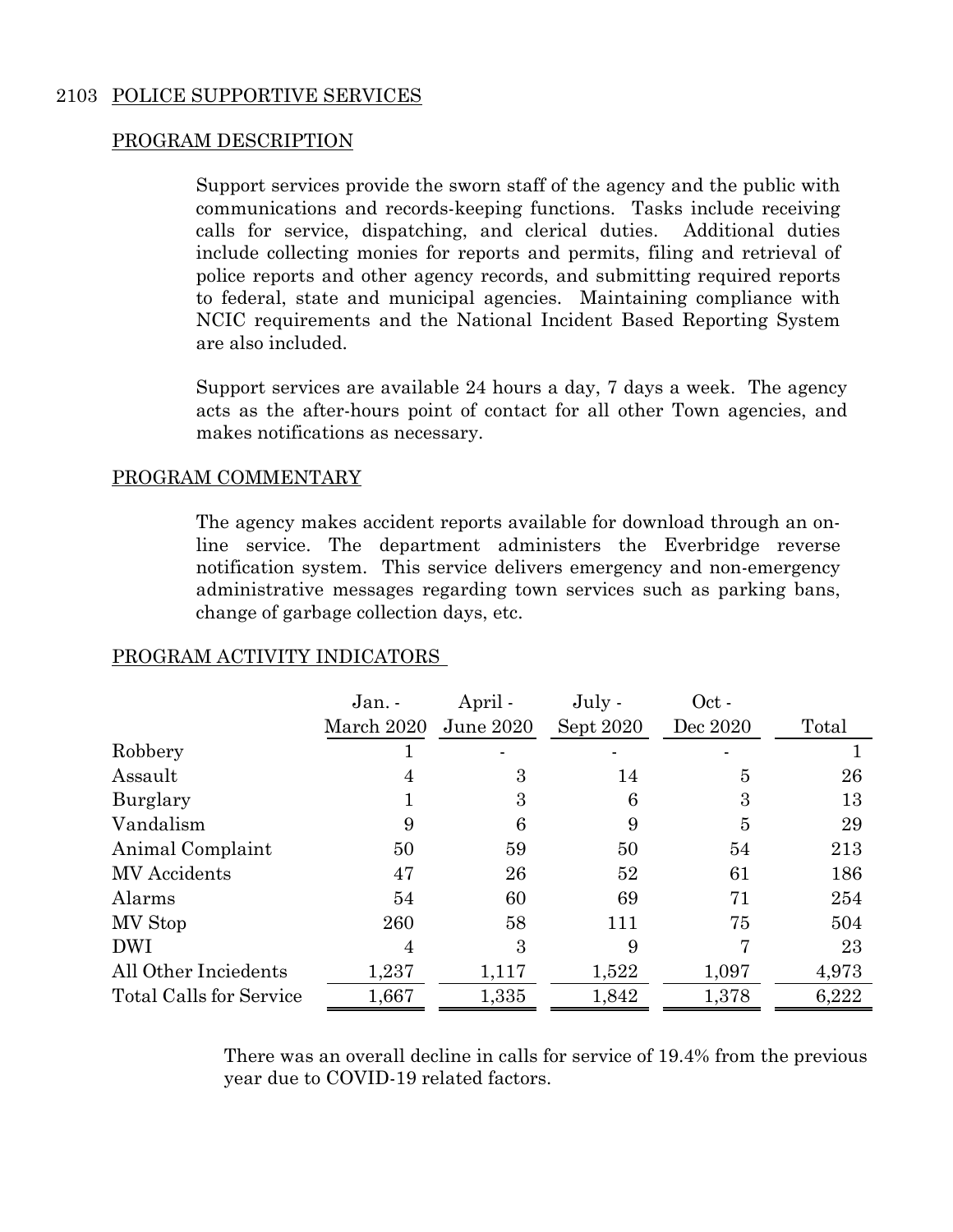Town of Coventry

TOWN MANAGERS RECOMMENDED BUDGET

|                                                                  | 2020            | 2021               | 2021    | 2021        | 2021                   |         |                                | Mqr/Bud                   |                   |
|------------------------------------------------------------------|-----------------|--------------------|---------|-------------|------------------------|---------|--------------------------------|---------------------------|-------------------|
| Account# and Description                                         |                 | Actual Base Budget | Budget  |             | Actual YTD Est. Actual |         | Dept Head Town Manager Inc/Dec |                           | ٩,                |
|                                                                  |                 |                    |         |             |                        |         |                                |                           |                   |
| 2103 POLICE SUPPORTIVE                                           |                 |                    |         |             |                        |         |                                |                           |                   |
| 110-2103-51010 REGULAR FULL                                      | 177.937         | 181,540            | 181,540 | 111,277     | 181,540                | 185,700 | 185,700                        | 4,160                     | 2.29              |
| 1 Records Clerk/Dispatcher; 2 Clerk/Dispatcher                   |                 |                    |         |             |                        |         |                                |                           |                   |
| Increase per CBA                                                 |                 |                    |         |             |                        |         |                                |                           |                   |
| 110-2103-51020 PART TIME                                         | 32,933          | 46,280             | 36,280  | 24,673      | 46,280                 | 47,780  | 47,780                         | 1,500                     | 3.24              |
| 110-2103-51030 OVERTIME                                          | 58,069          | 42,350             | 52,350  | 46,728      | 42,350                 | 43,410  | 43,410                         | 1,060                     | 2.50              |
| OT increase based increase to CBA                                |                 |                    |         |             |                        |         |                                |                           |                   |
| 110-2103-51090 OTHER                                             | 3,524           | 5,500              | 5,500   | 3,227       | 5,500                  | 6,500   | 6,500                          | 1,000 18.18               |                   |
| Increase for pay out of holiday per CBA                          |                 |                    |         |             |                        |         |                                |                           |                   |
|                                                                  |                 |                    |         |             |                        |         |                                |                           |                   |
| 110-2103-51100 LONGEVITY                                         | 2,300           | 2,600              | 2,600   | 2,600       | 2,600                  | 2,900   | 2,900                          | 300                       | 11.54             |
| 110-2103-52040 LICENSES/SUPP                                     | 11,394          | 11,400             | 11,265  | 11,265      | 11,400                 | 11,400  | 11,400                         | $\circ$                   | .00               |
| Accucom fees                                                     |                 |                    |         |             |                        |         |                                |                           |                   |
| PowerDMS fee                                                     |                 |                    |         |             |                        |         |                                |                           |                   |
| 110-2103-52090 TRAVEL MEETIN                                     | $\mathbf 0$     | 300                | 300     | $\mathbf 0$ | 300                    | 300     | 300                            | $\mathsf{O}$              | .00               |
| 110-2103-52100 TRAINING                                          | 975             | 1,200              | 1,200   | $\mathbf 0$ | 1,200                  | 1,200   | 1,200                          | $\circ$                   | .00               |
| Training for diaptchers                                          |                 |                    |         |             |                        |         |                                |                           |                   |
| 110-2103-52130 SERVICE CONTR                                     | 17,005          | 23,250             | 23,250  | 19,776      | 23,250                 | 22,250  | 22,250                         | $(1,000)$ $(4.30)$        |                   |
| Reduce by \$1,000. Skip one year for UPS contract.               |                 |                    |         |             |                        |         |                                |                           |                   |
|                                                                  |                 |                    |         |             |                        |         |                                |                           |                   |
| 110-2103-52140 EQUIPMENT REP                                     | 997             | 1,500              | 1,500   | 595         | 1,500                  | 1,500   | 1,500                          | $\mathbf 0$               | .00               |
| 110-2103-52150 RADIO AND ALA                                     | 1,150           | 1,150              | 550     | $^{\circ}$  | 1,150                  | 1,150   | 750                            |                           | $(400)$ $(34.78)$ |
| 110-2103-52180 PRINTING                                          | 700             | 900                | 900     | $\circ$     | 900                    | 500     | 500                            |                           | $(400)$ $(44.44)$ |
| 110-2103-52220 MEALS                                             | 273             | 650                | 650     | $\mathbf 0$ | 650                    | 500     | 500                            |                           | $(150)$ $(23.08)$ |
| 110-2103-53010 OFFICE SUPPLI                                     | 906             | 3,000              | 3,000   | 2,483       | 3,000                  | 3,000   | 3,000                          | $\circ$                   | .00               |
| 110-2103-53030 MICROFILM PHO                                     | 883             | 1,100              | 1,100   | 264         | 1,100                  | 1,100   | 1,100                          | $\mathbf 0$               | .00               |
| 110-2103-53100 AUTO PARTS                                        | 12,588<br>8,328 | 13,000             | 13,000  | 7,136       | 13,000                 | 13,000  | 12,000                         | $(1,000)$ $(7.69)$<br>750 | 9.38              |
| 110-2103-53190 POLICE EQUIPM<br>New employee equipment expenses. |                 | 8,000              | 8,000   | 7,576       | 8,000                  | 8,750   | 8,750                          |                           |                   |
|                                                                  |                 |                    |         |             |                        |         |                                |                           |                   |
| 110-2103-53240 TIRES                                             | 3,154           | 3.200              | 3,200   | 2,611       | 3,200                  | 3,200   | 3,200                          | $\Omega$                  | .00               |
| New vehicle have different tires. We typically run out           |                 |                    |         |             |                        |         |                                |                           |                   |
| of funds in this budget.                                         |                 |                    |         |             |                        |         |                                |                           |                   |
| 110-2103-54020 OFFICE FURNIT                                     | $^{\circ}$      | 3,000              | 2,596   | 398         | 3,000                  | 2,650   | 3,000                          | $\Omega$                  | .00               |
| 110-2103-55010 TELEPHONE                                         | 2,500           | 2,500              | 2,500   | 2,500       | 2,500                  | 2,500   | 2,500                          | $\Omega$                  | .00               |
|                                                                  |                 |                    |         |             |                        |         |                                |                           |                   |
| Total 2103 POLICE SUPPO                                          | 335,616         | 352,420            | 351,281 | 243,109     | 352,420                | 359,290 | 358,240                        | 5,820                     | 1.65              |
|                                                                  |                 |                    |         |             |                        |         |                                |                           |                   |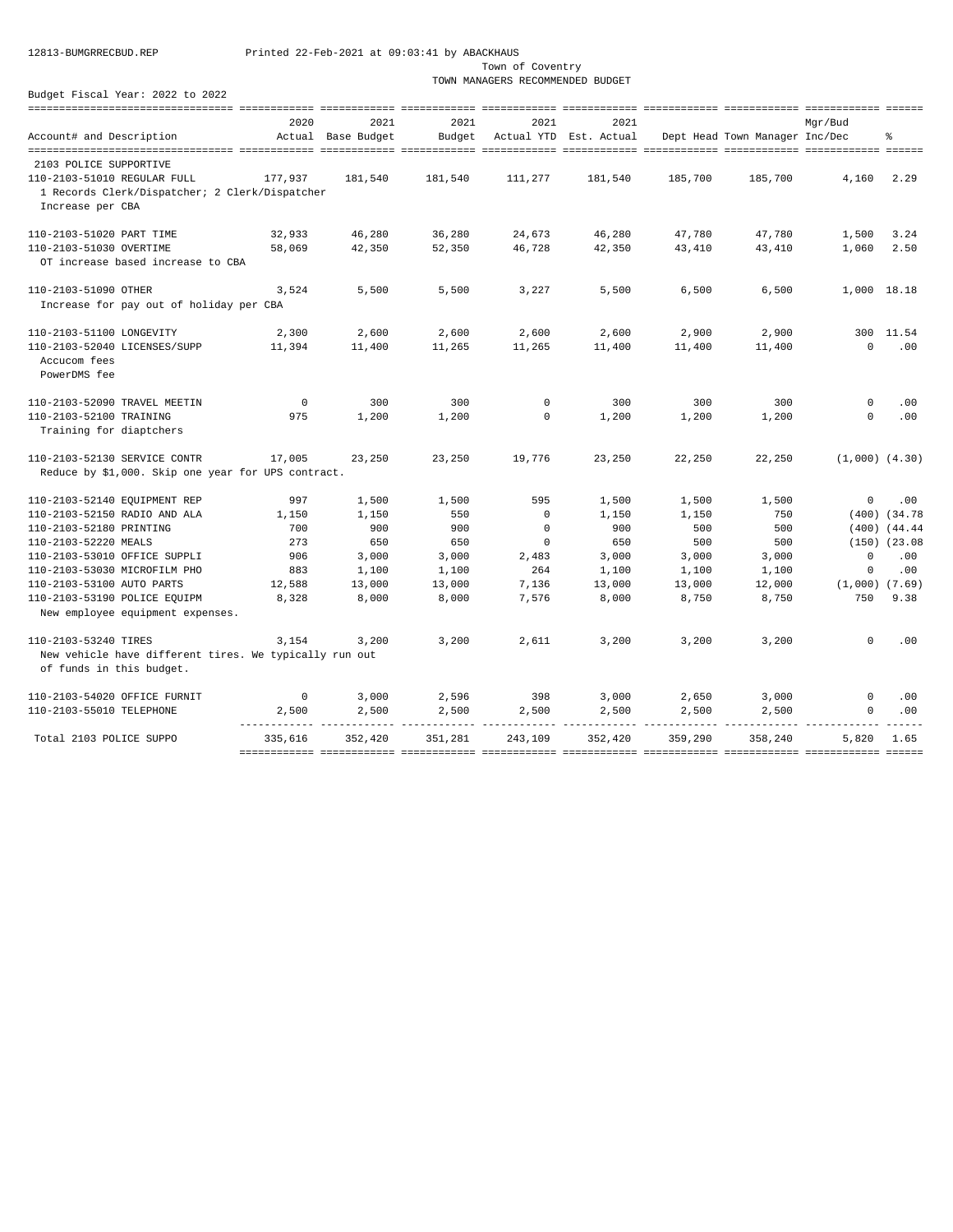### 2104 POLICE MARINE PATROL

#### PROGRAM DESCRIPTION

A specially trained Marine Officer, certified as a Boating Law Enforcement Officer, maintains a boat patrol on Lake Wangumbaug starting with Memorial Day weekend, weekends during the month of June and additional hours July through Labor Day.

The Officer checks vessels for safety equipment, registrations of boats and for safe operations as required by law. The Officer issues citations for boating violations when warranted. The officer also checks for required safety equipment.

The Marine Officer also assists park staff by patrolling the Town's park areas.

#### PROGRAM COMMENTARY

The Marine Patrol function has seen in increase in lake activity, in particular special events that take place in or around the lake.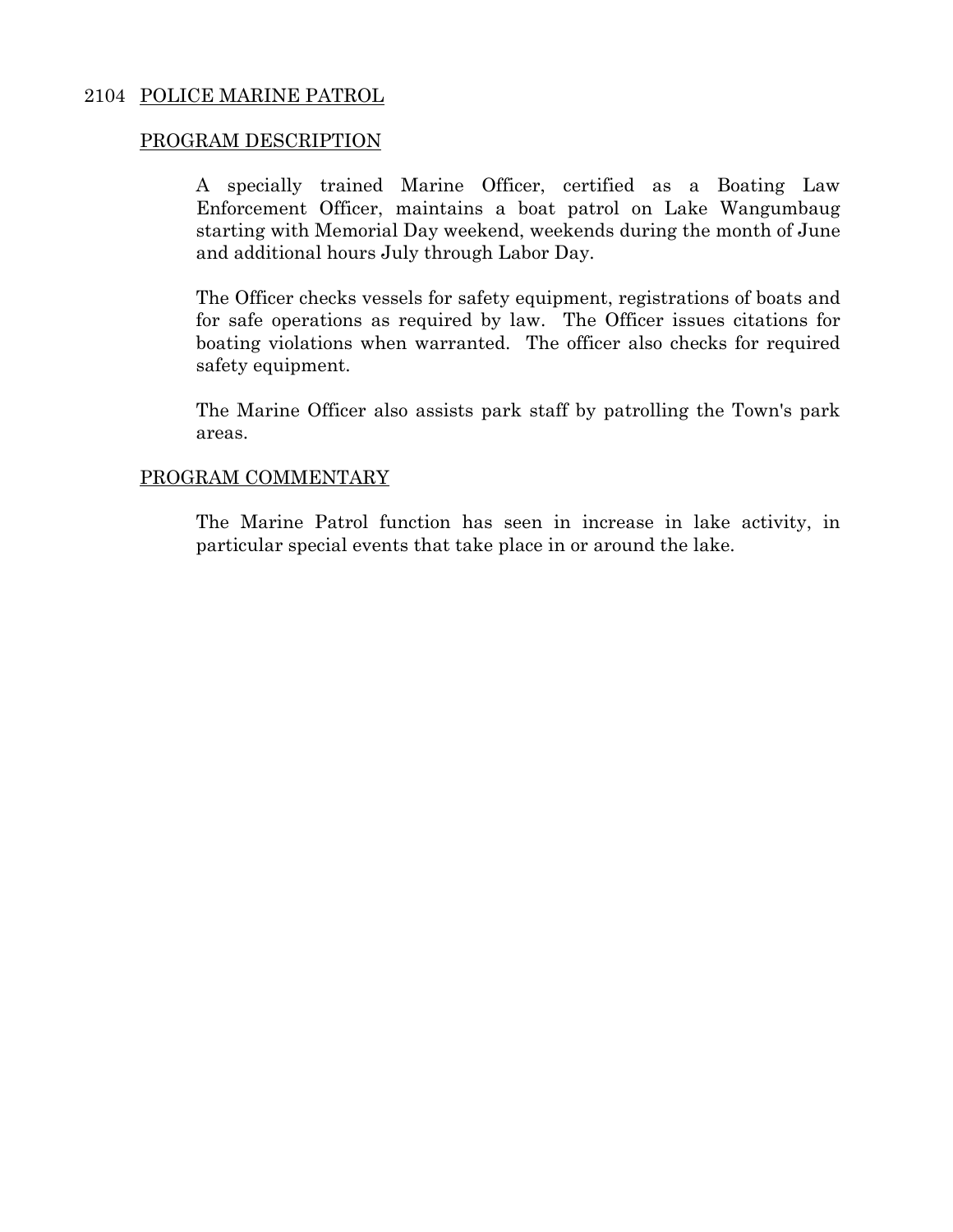Town of Coventry

TOWN MANAGERS RECOMMENDED BUDGET

|                                         | 2020   | 2021        | 2021   | 2021       | 2021        |          |                                | Mgr/Bud      |                   |
|-----------------------------------------|--------|-------------|--------|------------|-------------|----------|--------------------------------|--------------|-------------------|
| Account# and Description                | Actual | Base Budget | Budget | Actual YTD | Est. Actual |          | Dept Head Town Manager Inc/Dec |              | ៖                 |
|                                         |        |             |        |            |             |          |                                |              |                   |
| 2104 POLICE MARINE PATR                 |        |             |        |            |             |          |                                |              |                   |
| 110-2104-51030 OVERTIME                 | 14     | 500         | 500    | 242        | 500         | $\Omega$ | 500                            | $^{\circ}$   | .00               |
| 110-2104-51040 TEMPORARY                | 2,743  | 4,000       | 4,000  | 1,896      | 4,000       | (1,000)  | 3,500                          |              | $(500)$ $(12.50)$ |
| Lake patrol (operation May 26 - Sept 9) |        |             |        |            |             |          |                                |              |                   |
| 110-2104-52140 EQUIPMENT REP            | 1,000  | 1,000       | 1,000  | 736        | 1,000       | $\Omega$ | 1,000                          | $\mathbf{0}$ | .00               |
| 110-2104-53120 EQUIPMENT PAR            | 486    | 500         | 500    | 457        | 500         | $\Omega$ | 500                            | $^{\circ}$   | .00               |
| Total 2104 POLICE MARIN                 | 4.243  | 6.000       | 6.000  | 3,331      | 6.000       | (1,000)  | 5,500                          | (500         | (8.33)            |
|                                         |        |             |        |            |             |          |                                |              |                   |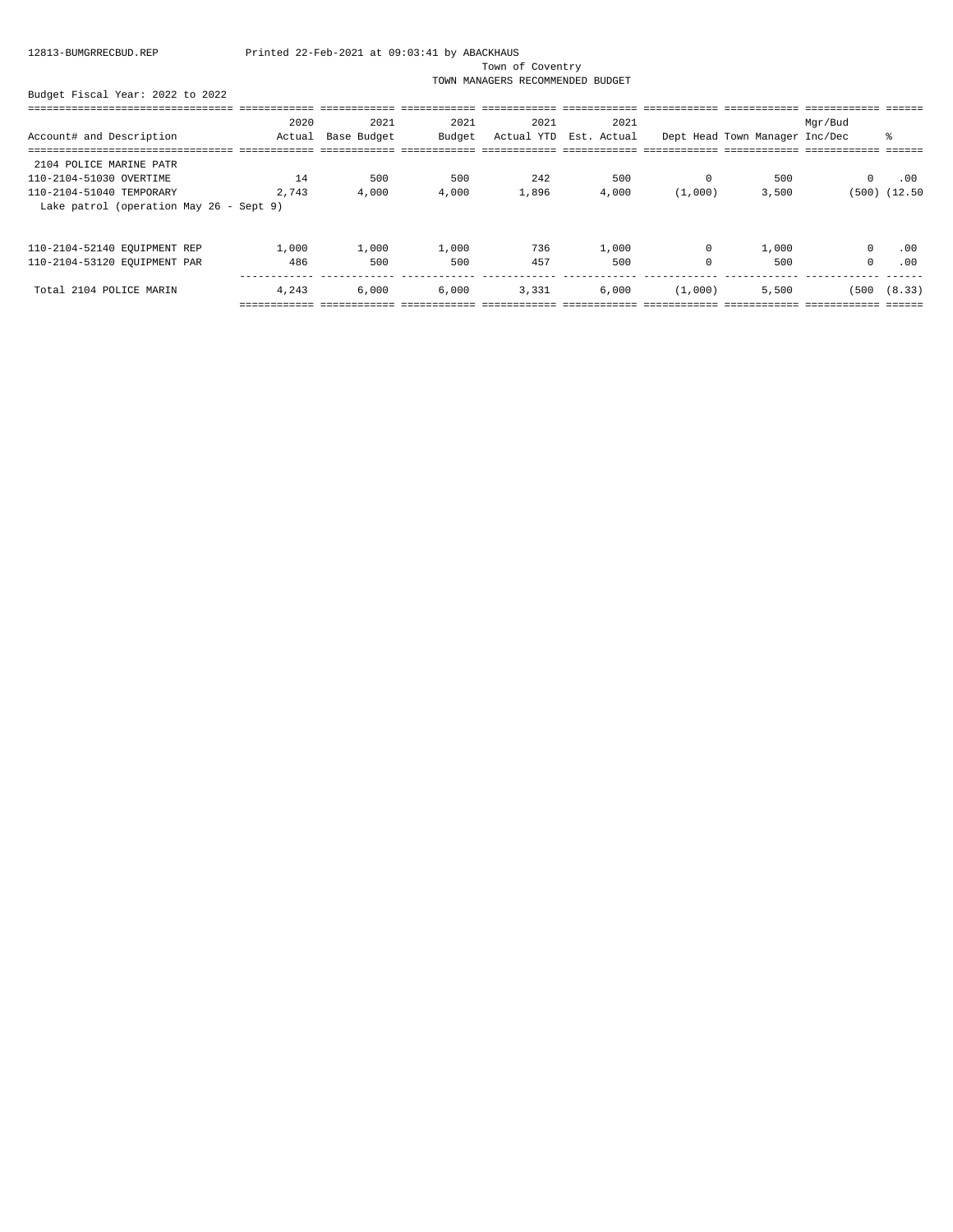## 2105 POLICE STATION

## PROGRAM DESCRIPTION

This activity reflects operating expenses for the police facility at 1585 Main Street.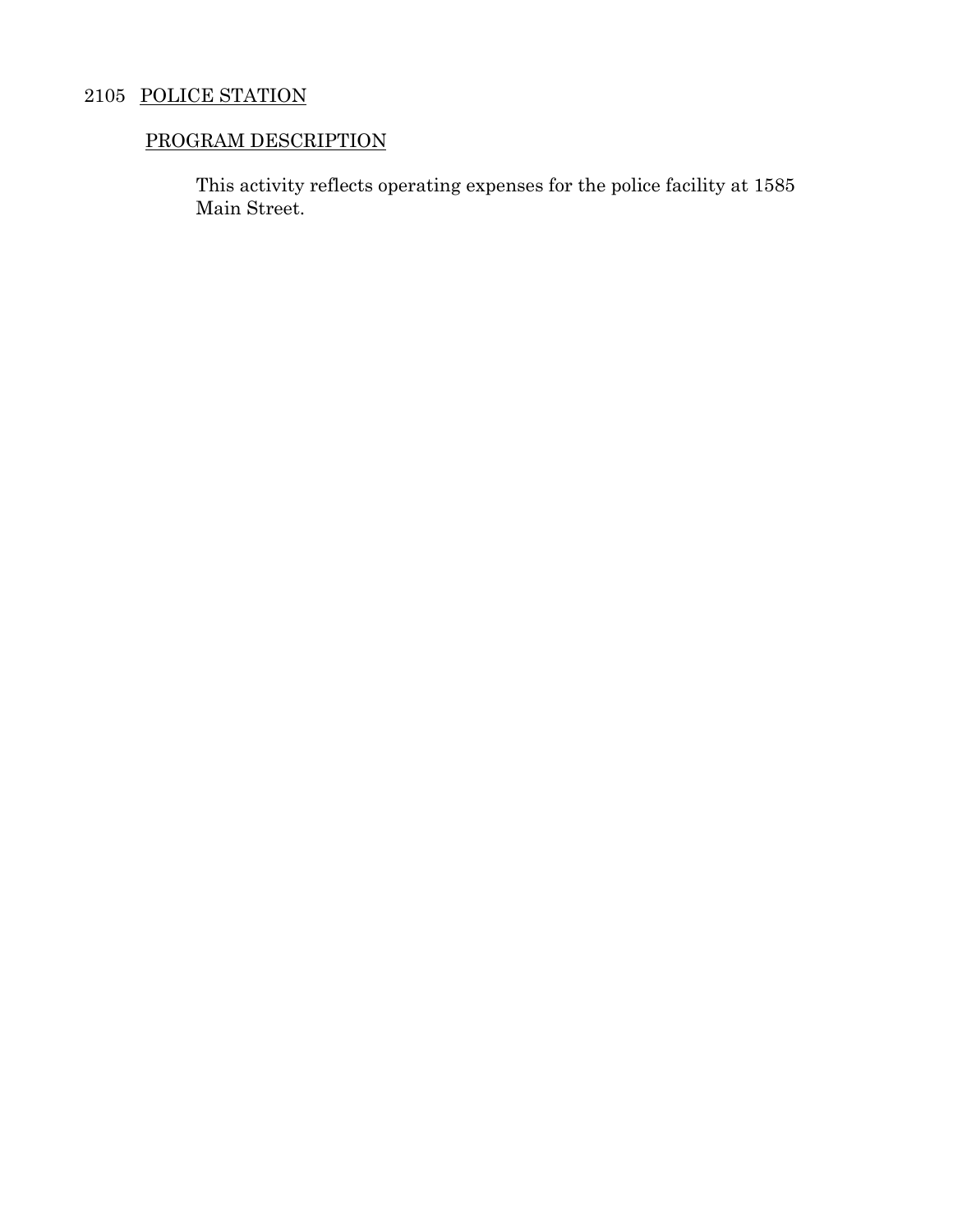Town of Coventry

TOWN MANAGERS RECOMMENDED BUDGET

|                                                                                                                  | 2020            | 2021   | 2021                                                                                                      | 2021              | 2021                                                  |               |               | Mar/Bud               |                   |
|------------------------------------------------------------------------------------------------------------------|-----------------|--------|-----------------------------------------------------------------------------------------------------------|-------------------|-------------------------------------------------------|---------------|---------------|-----------------------|-------------------|
| Account# and Description The Motual Base Budget                                                                  |                 |        | Budget                                                                                                    |                   | Actual YTD Est. Actual Dept Head Town Manager Inc/Dec |               |               |                       | ∻                 |
| stilisisisisisisisisisisisisi sisisisisi sisisisisi sisisisisisi sisisisisisi sisisisisi sisisisisi sisisisisisi |                 |        |                                                                                                           |                   |                                                       |               |               |                       |                   |
| 2105 POLICE STATION                                                                                              |                 |        |                                                                                                           |                   |                                                       |               |               |                       |                   |
| 110-2105-52130 SERVICE CONTR 24,910                                                                              |                 | 26,825 | 26,676                                                                                                    | 19,784 26,825     |                                                       | 25,825        |               | 25,825 (1,000) (3.73) |                   |
| Reduce garbage pickup to once a month.                                                                           |                 |        |                                                                                                           |                   |                                                       |               |               |                       |                   |
| 110-2105-52140 EQUIPMENT REP                                                                                     | 1.142           | 1,500  | 1,500                                                                                                     | $\sim$ 0 $\sim$ 0 | 1,500                                                 | 1,000         | 1,000         |                       | $(500)$ $(33.33)$ |
| 110-2105-52150 RADIO AND ALA                                                                                     | 2,982           | 1,500  | 1,500                                                                                                     | $\sim$ 0          | 1,500                                                 | 1,000         | 750           |                       | $(750)$ $(50.00)$ |
| 110-2105-52160 BUILDING REPA                                                                                     | 9.205           | 7,000  |                                                                                                           | 7,149 7,149       | 7,000                                                 | 7,000         | 7,000         | $\Omega$              | .00               |
| 110-2105-52190 COPIERS                                                                                           | $\sim$ 0        | 600    | 600                                                                                                       | 200               | 600                                                   | 600           | 600           | $\Omega$              | .00               |
| 110-2105-53070 CUSTODIAL SUP                                                                                     | 140             | 750    | 750                                                                                                       | 563               | 750                                                   | 750           | 750           | $\circ$               | .00               |
| 110-2105-53080 PAPER GOODS                                                                                       | 917             | 900    | 900                                                                                                       | 168               | 900                                                   | 900           | 900           | $\circ$               | .00               |
| 110-2105-55010 TELEPHONE                                                                                         | 6,800           | 7,480  | 7,480                                                                                                     | 7,450             | 7,480                                                 | 7,480         | 7,480         | $\Omega$              | .00               |
| Verizon \$50 per month = \$600; DSCI \$560 per month                                                             |                 |        |                                                                                                           |                   |                                                       |               |               |                       |                   |
| $= $6,720$ ; Frontier $$5 = $60$                                                                                 |                 |        |                                                                                                           |                   |                                                       |               |               |                       |                   |
| 110-2105-55020 ELECTRIC                                                                                          | 14, 113 16, 700 |        |                                                                                                           |                   | 16,700 16,600 16,700                                  |               | 16,700 16,700 | $\overline{0}$        | .00               |
| 110-2105-55030 HEATING FUEL                                                                                      | 4,151           | 5,600  | 5,600                                                                                                     | 5,600             | 5,600                                                 | 5,600         | 5,200         |                       | $(400)$ $(7.14)$  |
| Increase based on historical use                                                                                 |                 |        |                                                                                                           |                   |                                                       |               |               |                       |                   |
| 110-2105-55050 SEWER                                                                                             | 375             | 375    | 375                                                                                                       | 375               | 375                                                   | 375           | 375           | $\overline{0}$        | .00               |
| Total 2105 POLICE STATI                                                                                          | 64.735          | 69,230 |                                                                                                           | 69,230 57,889     |                                                       | 69,230 67,230 | 66,580        | (2.650 (3.83)         |                   |
|                                                                                                                  |                 |        | accontinuo sititititina aintininina ititititina titititinina ititititinin titititinin tititititina tititi |                   |                                                       |               |               |                       |                   |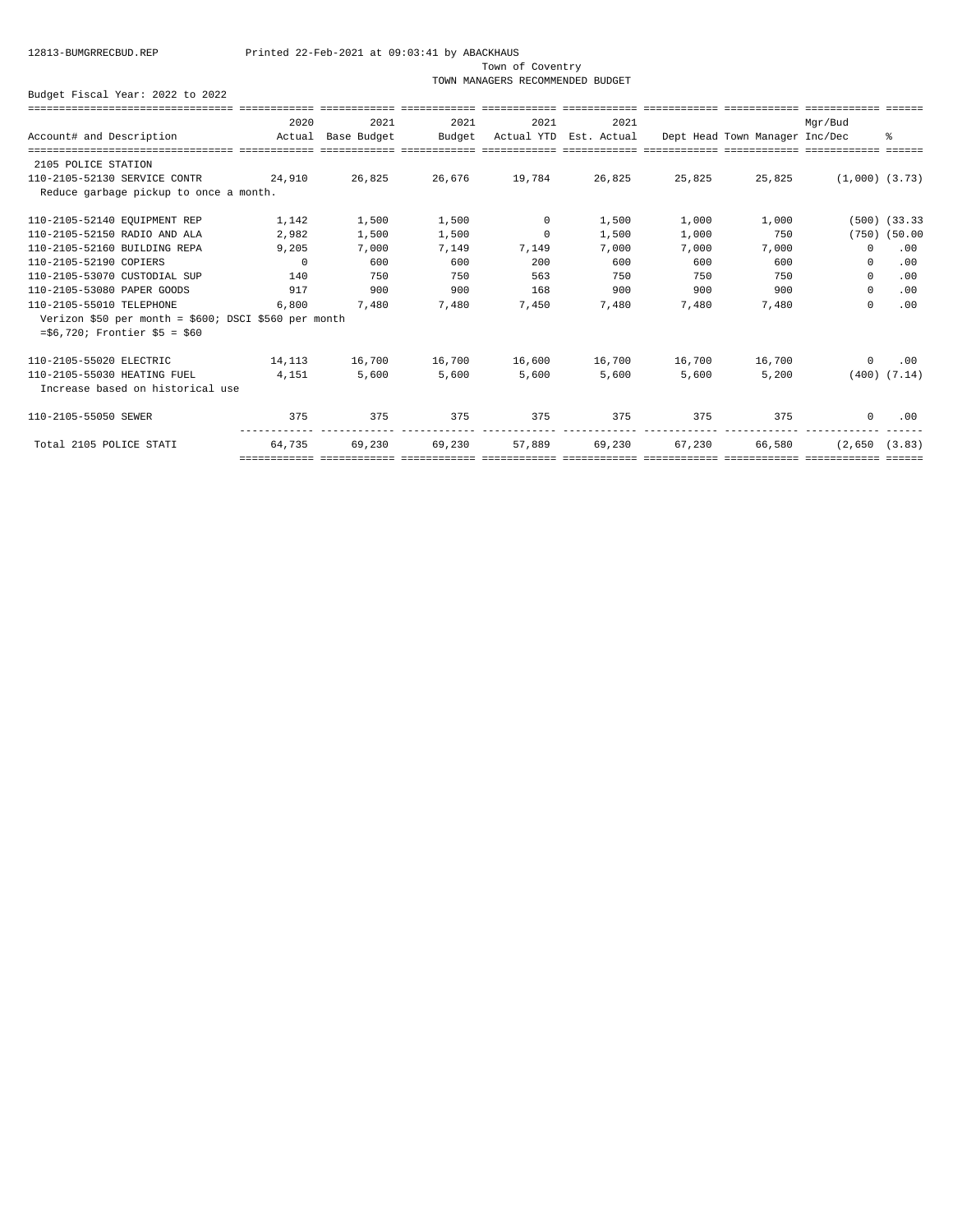### PROGRAM DESCRIPTION

The Fire Marshal's Office must enforce the State Fire Safety and Prevention Codes and related laws and regulations as set forth in the Connecticut General Statutes and the Town of Coventry Code of Ordinances.

The duties include:

- Inspect all buildings and facilities of public service and occupancies, except one and two-family dwellings, regulated by the state Fire Safety Code. Upon receipt of a complaint, inspect one-and two-family dwellings after receiving an authentic report that they pose a fire hazard that could endanger life (CGS § 29-305);
- Review plans for buildings and structures to determine compliance with the fire safety code before the building permits are issued (CGS  $\S$ ) 29-263);
- Investigate the cause, origin, and circumstances of all fires that caused or threatened to cause property or personal damage or deaths (CGS §§ 29-302 & 29-303);
- Certify that residential buildings subject to the fire safety code are equipped with code-compliant smoke detection and warning equipment before they are issued a certificate of occupancy  $(CGS \S 292(b))$ ;
- Issue permits for keeping, selling, using, storing, procuring, or transporting explosives  $(CGS \S 29-349(d) \& (e))$ ;
- Inspect fireworks and special effects display sites  $(CGS \t{29-357})$ ;
- Determine the appropriate amount of fire protection and fire extinguishing equipment required at amusement parks and carnivals (CGS § 29-143a); and
- Issue open burning permits (CGS § 22a-174).

### PROGRAM COMMENTARY

The Fire Marshal's Office maintains memberships in the International Association of Arson Investigators, the National Fire Protection Association and subscribes to updates and publications to stay current with the codes & standards. Proficiency is maintained through on-going training, educational programs and seminars.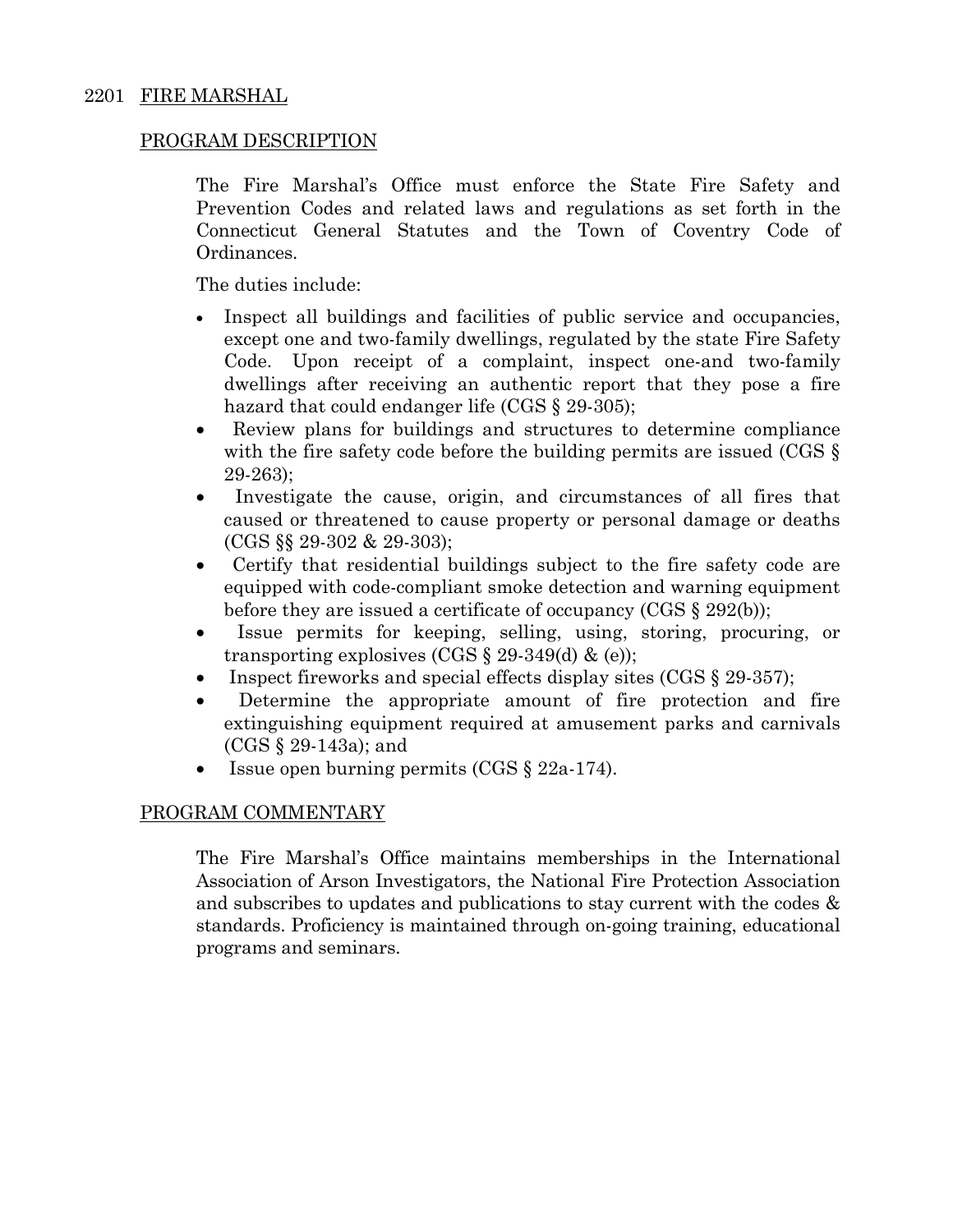Town of Coventry

TOWN MANAGERS RECOMMENDED BUDGET

|                                                                                                                   | 2020     | 2021        | 2021   | 2021       | 2021        |        |                                | Mqr/Bud             |                   |
|-------------------------------------------------------------------------------------------------------------------|----------|-------------|--------|------------|-------------|--------|--------------------------------|---------------------|-------------------|
| Account# and Description                                                                                          | Actual   | Base Budget | Budget | Actual YTD | Est. Actual |        | Dept Head Town Manager Inc/Dec |                     | ៖                 |
|                                                                                                                   |          |             |        |            |             |        |                                |                     |                   |
| 2201 FIRE MARSHAL                                                                                                 |          |             |        |            |             |        |                                |                     |                   |
| 110-2201-51020 PART TIME                                                                                          | 7,800    | 8,400       | 8,400  | 5,600      | 8,400       | 9,000  | 9,000                          | 600                 | 7.14              |
| \$750 per month FM Stipend (increase \$50/month)                                                                  |          |             |        |            |             |        |                                |                     |                   |
| 110-2201-52070 OTHER PROFESS<br>Per hour contractual plan review (N.Waite)<br>Decrease based on historical actual | 2,816    | 7,000       | 7,000  | 3,800      | 7,000       | 7,000  | 4,000                          | $(3,000)$ $(42.86)$ |                   |
|                                                                                                                   |          |             |        |            |             |        |                                |                     |                   |
| 110-2201-52080 PROFESSIONAL                                                                                       | $\Omega$ | 250         | 250    | $\Omega$   | 250         | 250    | 250                            | $\Omega$            | .00               |
| 110-2201-52100 TRAINING                                                                                           | 325      | 1,000       | 1,000  | $\Omega$   | 1,000       | 1,000  | 500                            | (500)               | (50.00)           |
| 110-2201-53090 CLOTHING SAFE                                                                                      |          | 500         | 500    | $\Omega$   | 500         | 500    | 250                            |                     | $(250)$ $(50.00)$ |
| 110-2201-53220 SUBSCRIPTIONS                                                                                      | $\Omega$ | 500         | 500    | $\Omega$   | 500         | 500    | 500                            | $\Omega$            | .00               |
| Total 2201 FIRE MARSHAL                                                                                           | 10,941   | 17,650      | 17,650 | 9,400      | 17,650      | 18,250 | 14,500                         | (3, 150 (17.85))    |                   |
|                                                                                                                   |          |             |        |            |             |        |                                |                     |                   |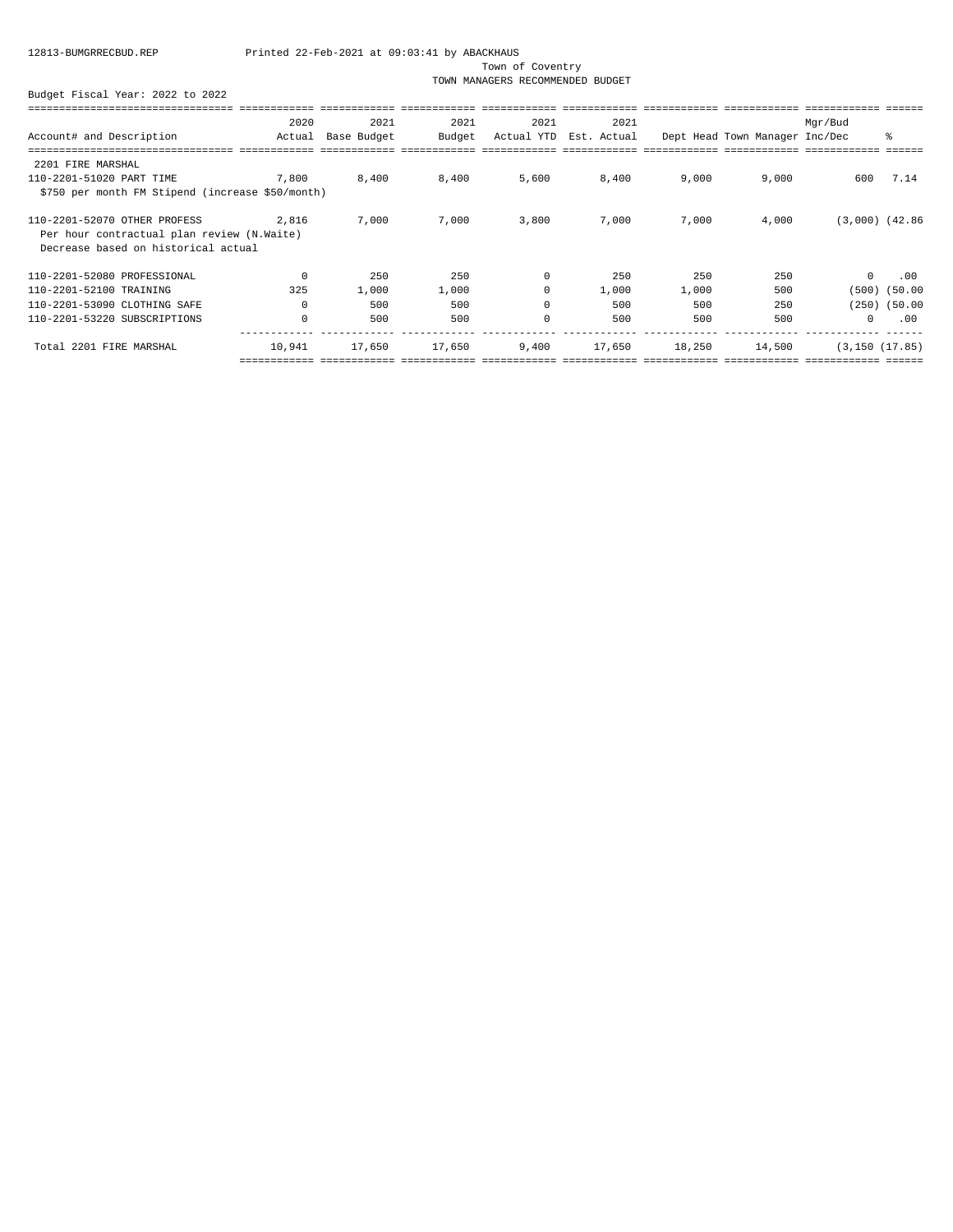### 2202 STATION 118 BUILDING MAINTENANCE & OPERATIONS

### PROGRAM DESCRIPTION

The Town of Coventry Fire-EMS Department (TCFD) provides fire suppression, rescue and emergency medical first responder and transport services throughout the entire town of Coventry. TCFD will also respond to emergency calls in surrounding towns, known as mutual aid.

 This fund is for building maintenance and repairs at the station located at 1755 Main St. Expenditures include phone, electric, heating fuel, sewer fees and any upgrades that may be necessary. This station is used for all association meetings, training, staffing quarters and general business operations.

Our volunteers maintain certification as Emergency Medical Responders or Emergency Medical Technicians and many are certified as Firefighters in accordance with national standards. Other members serve as Fire Police who are State certified to provide traffic control duties at emergency scenes. The towns fire-EMS personnel respond to over 1,200 calls a year.

#### PROGRAM COMMENTARY

This station has the following resources:

- 1 Ambulance
- 1 First responder medical vehicle
- 1 Engine Tanker
- 1 Forestry Truck
- 2 Marine units and a service vehicle for the dive team
- 1 All-terrain vehicle for special operations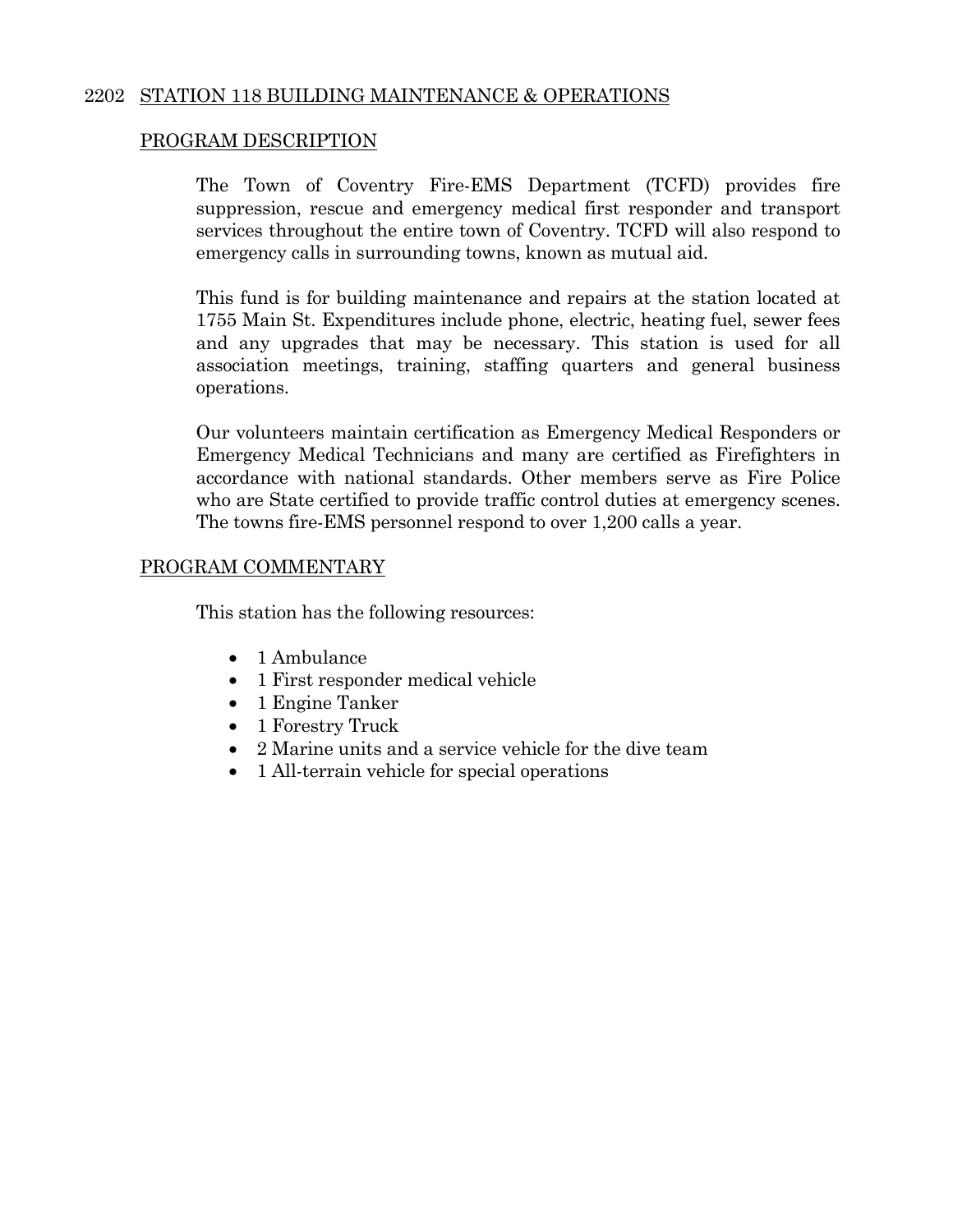Town of Coventry

TOWN MANAGERS RECOMMENDED BUDGET

|                                          | 2020     | 2021        | 2021   | 2021       | 2021        |        |                                | Mgr/Bud             |                  |
|------------------------------------------|----------|-------------|--------|------------|-------------|--------|--------------------------------|---------------------|------------------|
| Account# and Description                 | Actual   | Base Budget | Budget | Actual YTD | Est. Actual |        | Dept Head Town Manager Inc/Dec |                     | ి                |
|                                          |          |             |        |            |             |        |                                |                     |                  |
| 2202 STATION 118                         |          |             |        |            |             |        |                                |                     |                  |
| 110-2202-52130 SERVICE CONTR             | 433      | 1,130       | 1,130  | 1,370      | 1,130       | 1,445  | 1,865                          |                     | 735 65.04        |
| \$640 Fire Alarm Contract                |          |             |        |            |             |        |                                |                     |                  |
| \$825 Tower Generator                    |          |             |        |            |             |        |                                |                     |                  |
| \$420 Fire Alarm Monitoring              |          |             |        |            |             |        |                                |                     |                  |
| 110-2202-52160 BUILDING REPA             | 10,503   | 11,000      | 11,000 | 375        | 11,000      | 11,000 | 11,000                         | 0                   | .00              |
| 110-2202-53150 BUILDING SUPP             | $\Omega$ | 500         | 500    | 0          | 500         | 500    | 500                            | $\mathbf 0$         | .00              |
| 110-2202-55010 TELEPHONE                 | 2,926    | 3,180       | 3,180  | 3,350      | 3,180       | 3,180  | 3,350                          | 170                 | 5.35             |
| TPX \$215/month; Frontier \$50/month     |          |             |        |            |             |        |                                |                     |                  |
| 110-2202-55020 ELECTRIC                  | 11,191   | 13,860      | 13,860 | 12,500     | 13,860      | 13,860 | 12,600                         | $(1, 260)$ $(9.09)$ |                  |
| \$240/month DBS + \$800/month Eversource |          |             |        |            |             |        |                                |                     |                  |
| 110-2202-55030 HEATING FUEL              | 7,510    | 8,000       | 8,000  | 8,000      | 8,000       | 8,000  | 7,800                          |                     | $(200)$ $(2.50)$ |
| 110-2202-55050 SEWER                     | 750      | 750         | 750    | 750        | 750         | 750    | 750                            | $^{\circ}$          | .00              |
| Total 2202 STATION 118                   | 33, 313  | 38,420      | 38,420 | 26,345     | 38,420      | 38,735 | 37,865                         | (555                | (1.44)           |
|                                          |          |             |        |            |             |        |                                |                     |                  |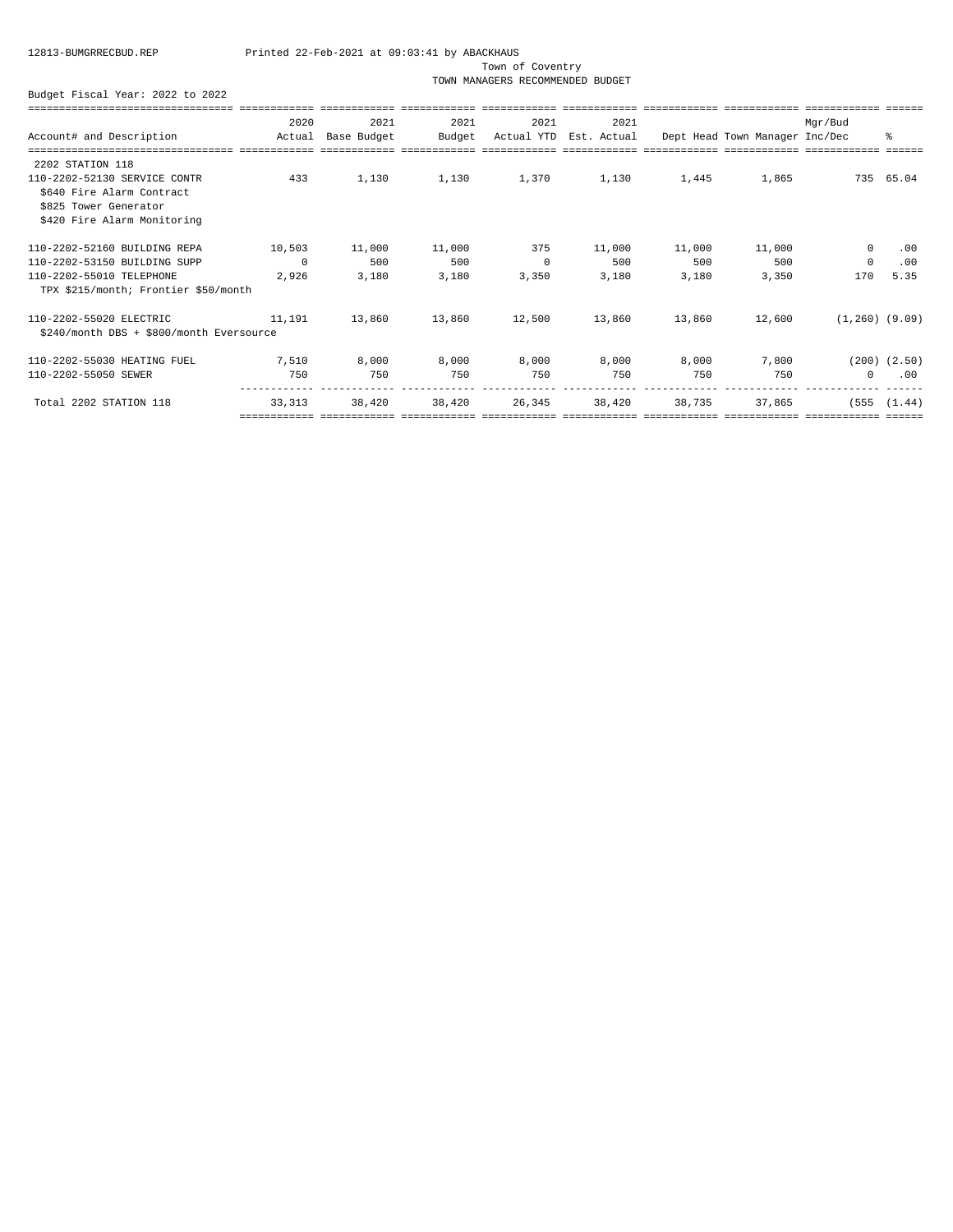### 2203 STATION 218 BUILDING MAINTENANCE & OPERATIONS

### PROGRAM DESCRIPTION

The Town of Coventry Fire-EMS Department (TCFD) provides fire suppression, rescue and emergency medical first responder and transport services throughout the entire town of Coventry. TCFD will also respond to emergency calls in surrounding towns, known as mutual aid.

This fund is for building maintenance and repairs at the station located at 3427 Main St. Expenditures include supplies, telephone, electric, heating fuel, and any upgrades that may be necessary. This station is used for all department meetings, association meetings, training, staffing quarters and general business operations.

Our volunteers maintain certification as Emergency Medical Responders or Emergency Medical Technicians and many are certified as Firefighters in accordance with national standards. Other members serve as Fire Police who are State certified to provide traffic control duties at emergency scenes. TCFD personnel respond to over 1,200 calls a year.

#### PROGRAM COMMENTARY

This station has the following resources:

- 1 First responder medical vehicle
- 1 Forestry Truck
- 1 Ladder Truck
- 1 Tanker Truck
- 1 Heavy Rescue
- 1 Ambulance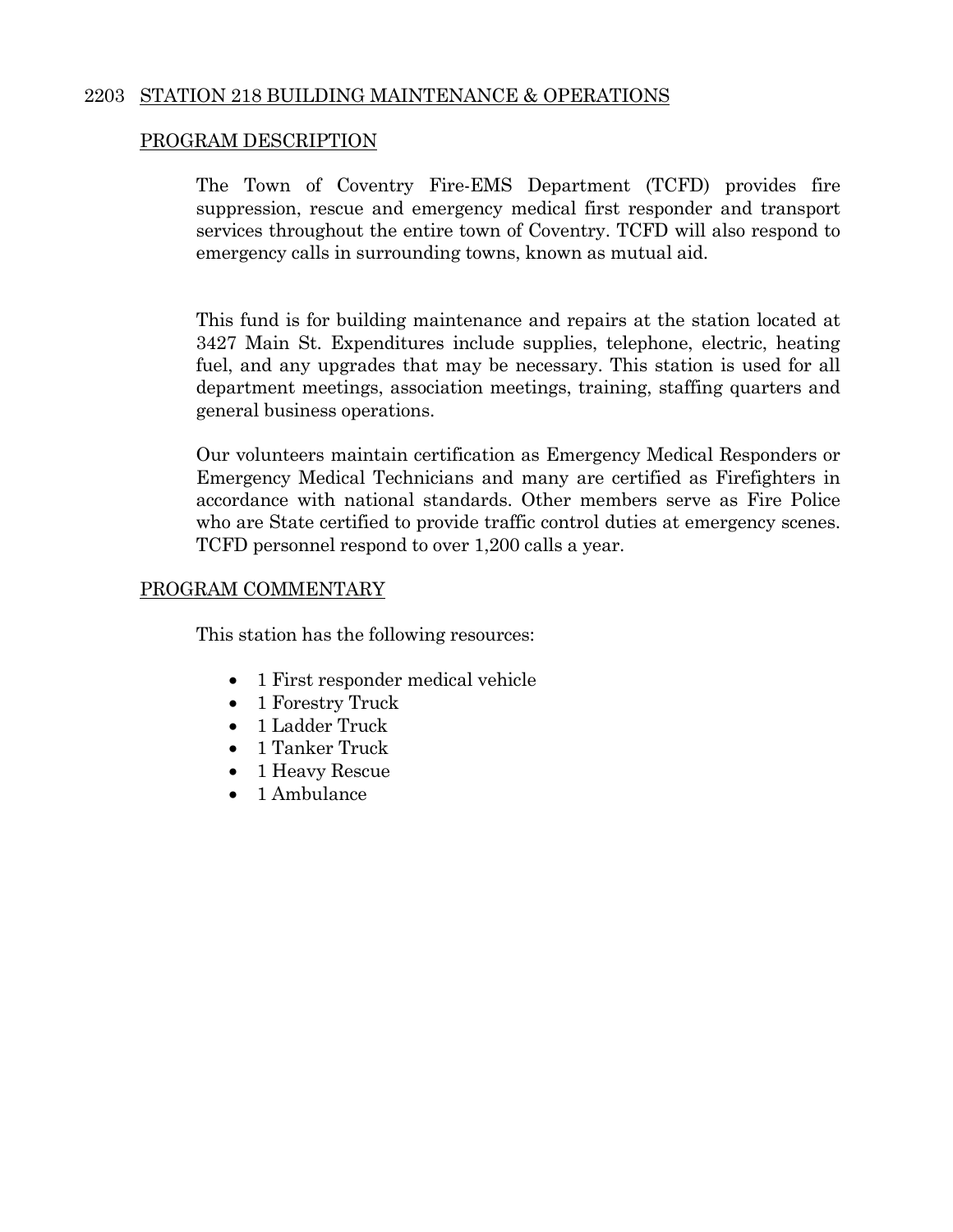Town of Coventry

TOWN MANAGERS RECOMMENDED BUDGET

|                                                         | 2020     | 2021        | 2021   | 2021     | 2021                   |          |                                | Mgr/Bud     |                  |
|---------------------------------------------------------|----------|-------------|--------|----------|------------------------|----------|--------------------------------|-------------|------------------|
| Account# and Description                                | Actual   | Base Budget | Budget |          | Actual YTD Est. Actual |          | Dept Head Town Manager Inc/Dec |             | ి                |
|                                                         |          |             |        |          |                        |          |                                |             |                  |
| 2203 STATION 218                                        |          |             |        |          |                        |          |                                |             |                  |
| 110-2203-52020 FINANCE AND A                            | $\Omega$ | 800         | 800    | $\Omega$ | 800                    | $\Omega$ | $\circ$                        |             | $(800)$ $(100.0$ |
| 110-2203-52130 SERVICE CONTR                            | 433      | 1,160       | 1,160  | 1,510    | 1,160                  | 1,400    | 1,820                          |             | 660 56.90        |
| \$550 Fire Alarm Contract                               |          |             |        |          |                        |          |                                |             |                  |
| \$850 Tower Generator                                   |          |             |        |          |                        |          |                                |             |                  |
| \$420 Fire Alarm Monitoring                             |          |             |        |          |                        |          |                                |             |                  |
| 110-2203-52160 BUILDING REPA                            | 12,167   | 8,000       | 8,000  | 12,578   | 8,000                  | 12,000   | 10,000                         | 2,000 25.00 |                  |
| Increased based on actual                               |          |             |        |          |                        |          |                                |             |                  |
| 110-2203-53150 BUILDING SUPP                            | 632      | 500         | 500    | 700      | 500                    | 750      | 750                            | 250         | 50.00            |
| 110-2203-55010 TELEPHONE                                | 2,303    | 2,600       | 2,600  | 2,560    | 2,600                  | 2,600    | 2,600                          | $\Omega$    | .00              |
| Frontier \$35 + Tpx \$180 = \$215 * 12 months = \$2,580 |          |             |        |          |                        |          |                                |             |                  |
| 110-2203-55020 ELECTRIC                                 | 11,825   | 12,300      | 12,300 | 12,550   | 12,300                 | 12,300   | 12,300                         | $\Omega$    | .00              |
| Eversource $$850/month + DBS $175/month = $12,300$      |          |             |        |          |                        |          |                                |             |                  |
| 110-2203-55030 HEATING FUEL                             | 7,161    | 8,500       | 8,500  | 8,500    | 8,500                  | 8,500    | 8,200                          |             | $(300)$ $(3.53)$ |
| Total 2203 STATION 218                                  | 34,521   | 33,860      | 33,860 | 38,398   | 33,860                 | 37,550   | 35,670                         | 1,810       | 5.35             |
|                                                         |          |             |        |          |                        |          |                                |             |                  |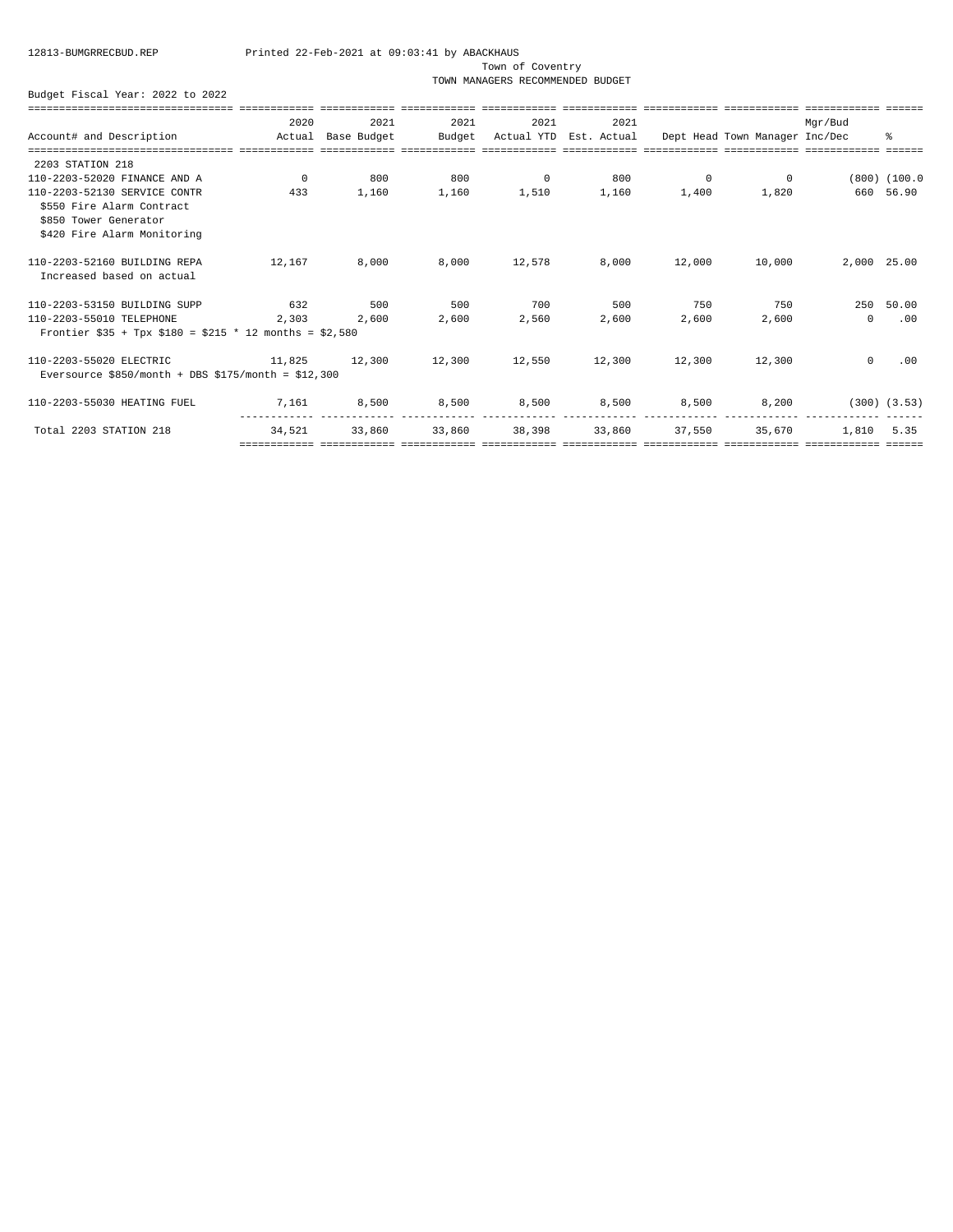### 2206 STATION 418 BUILDING MAINTENANCE & OPERATIONS

### PROGRAM DESCRIPTION

 This sub-station is located at 999 Merrow Road (at the entrance to Laidlaw Park) and supplements emergency response coverage to the town. The resources located in the substation are designed to reduce response times.

 This fund covers building maintenance and repairs, phone, electric and heating fuel.

 Our volunteers maintain certification as Emergency Medical Responders or Emergency Medical Technicians and many are certified as Firefighters in accordance with national standards. Other members serve as Fire Police who are State certified to provide traffic control duties at emergency scenes. TCFD personnel respond to over 1,200 calls a year

#### PROGRAM COMMENTARY

This station has the following resources:

- 1 Service Vehicle
- 1 Engine Tanker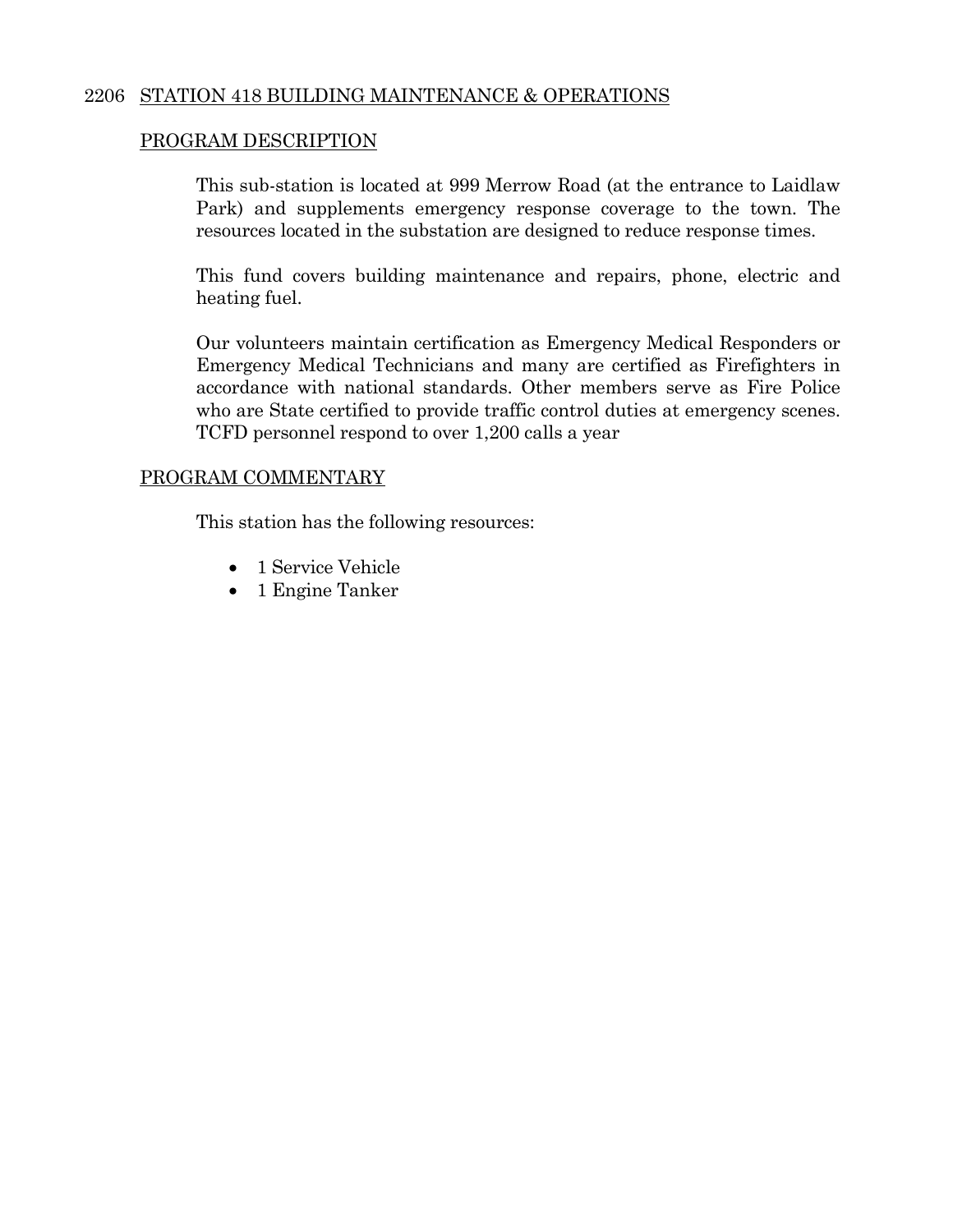Town of Coventry

TOWN MANAGERS RECOMMENDED BUDGET

|                              | 2020   | 2021        | 2021   | 2021       | 2021        |       |                                | Mgr/Bud          |                   |
|------------------------------|--------|-------------|--------|------------|-------------|-------|--------------------------------|------------------|-------------------|
| Account# and Description     | Actual | Base Budget | Budget | Actual YTD | Est. Actual |       | Dept Head Town Manager Inc/Dec |                  | ႜ                 |
|                              |        |             |        |            |             |       |                                |                  |                   |
| 2206 STATION 418             |        |             |        |            |             |       |                                |                  |                   |
| 110-2206-52130 SERVICE CONTR | 0      | 1,140       | 1,140  | $\circ$    | 1,140       | 450   | 450                            |                  | $(690)$ $(60.53)$ |
| Tower Generator \$450        |        |             |        |            |             |       |                                |                  |                   |
| 110-2206-52160 BUILDING REPA | 1,975  | 2,000       | 2,000  | 1,160      | 2,000       | 2,000 | 2,000                          | $\mathbf 0$      | .00               |
| 110-2206-55010 TELEPHONE     | 285    | 420         | 420    | 325        | 420         | 420   | 300                            | (120)            | (28.57)           |
| Frontier \$25/month          |        |             |        |            |             |       |                                |                  |                   |
| 110-2206-55020 ELECTRIC      | 1,206  | 1,800       | 1,800  | 1,500      | 1,800       | 1,800 | 1,500                          |                  | (300) (16.67      |
| 110-2206-55030 HEATING FUEL  | 1,776  | 2,250       | 2,250  | 2,200      | 2,250       | 2,250 | 2,100                          |                  | $(150)$ $(6.67)$  |
| Total 2206 STATION 418       | 5,242  | 7,610       | 7,610  | 5,185      | 7,610       | 6,920 | 6,350                          | (1, 260 (16.56)) |                   |
|                              |        |             |        |            |             |       |                                |                  |                   |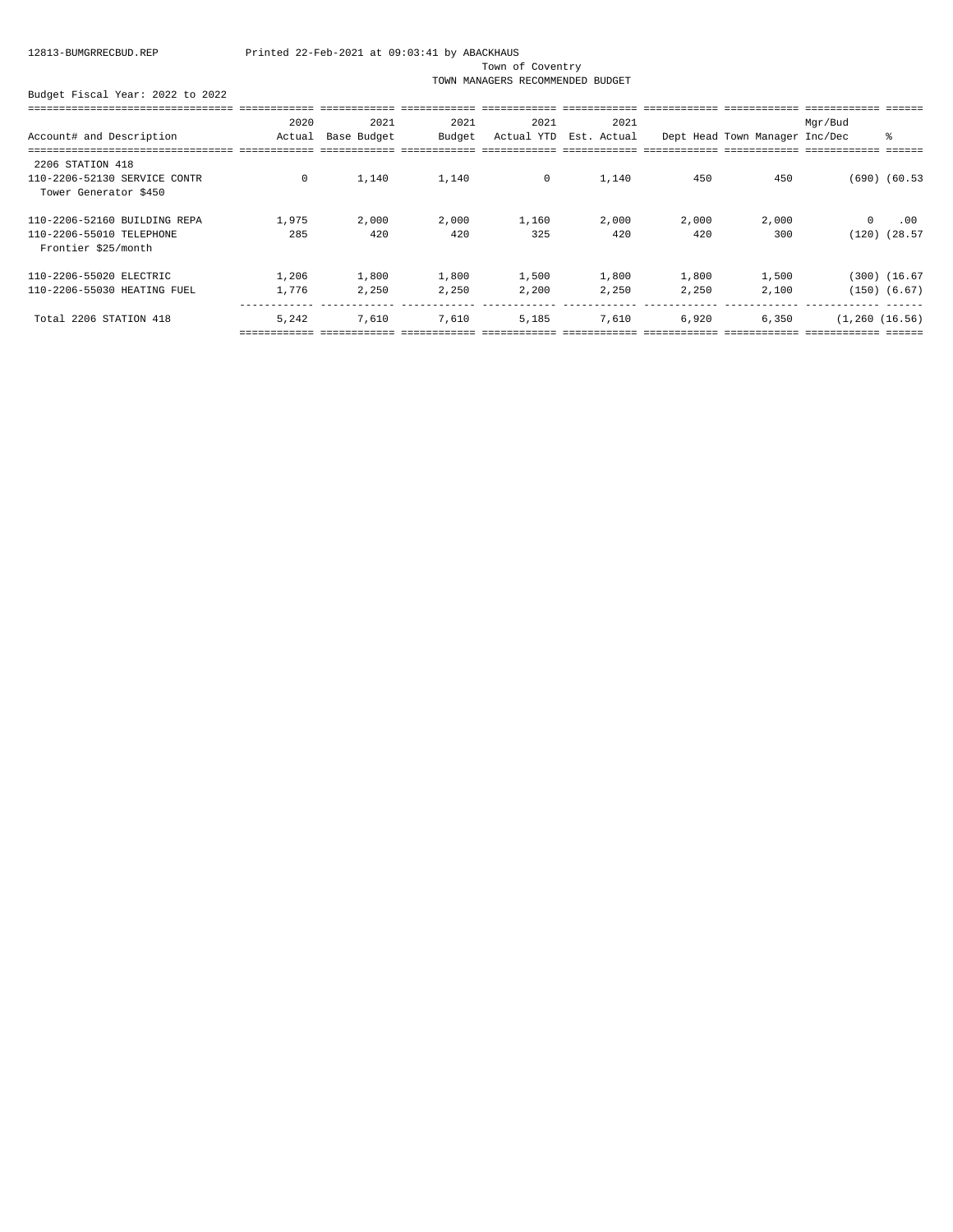#### 2207 JOINT FIRE/EMS BUDGET

#### PROGRAM DESCRIPTION

 The joint fire budget manages the day to day operations of the fire service for our Town. This account covers service contracts, including Tolland County Mutual Aid Fire Service, for dispatching our resources as well as the medical exams and physicals that our firefighters must go through before engaging in active duty. These expenses are intended to benefit all of the firefighters and ultimately the town's people.

 Administrative costs, training, equipment repairs, apparatus repairs, safety clothing and equipment purchases are some of the larger ticket items within this account. By managing these expenses under one program, we improve our efficiency and save dollars by coordinating and combining purchases. We make a concerted effort to work with other municipalities when making large dollar purchases seeking to take advantage of volume discounts.

#### PROGRAM COMMENTARY

.

 The Town provides benefits for volunteers as a part of recruitment and retention. In today's society, volunteers are a rare breed and we are proud of those who have chosen to serve our community. There is an annual, per call stipend program. The activity level of the volunteer will determine their benefit.

 The Length of Service Awards program, which is designed to promote longevity of trained volunteers and recognize the value of their service, provides members with a monthly benefit after qualifying years of service.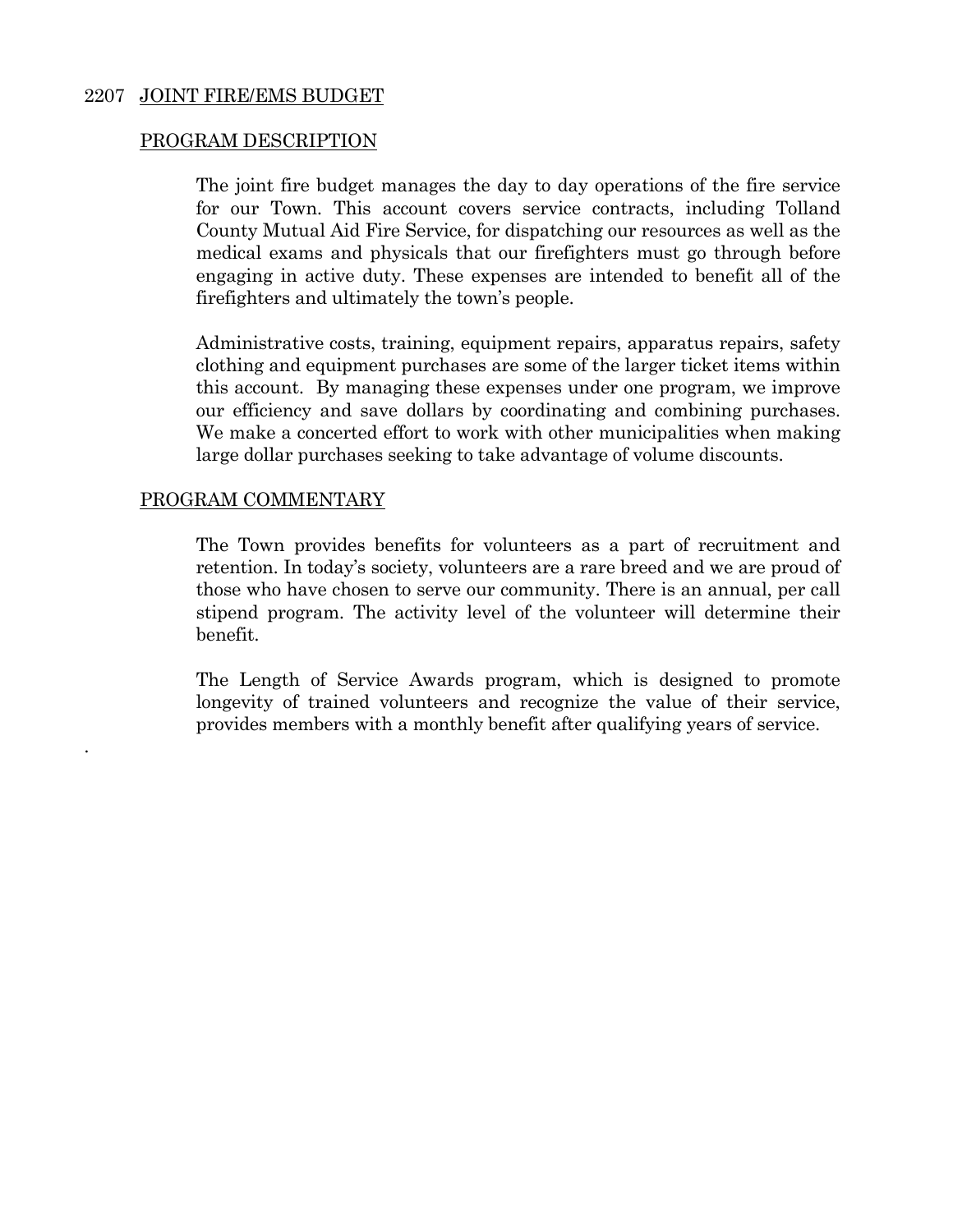Town of Coventry

TOWN MANAGERS RECOMMENDED BUDGET

|                                                           | 2020   | 2021        | 2021   | 2021        | 2021                   |        |                                | Mgr/Bud              |                   |
|-----------------------------------------------------------|--------|-------------|--------|-------------|------------------------|--------|--------------------------------|----------------------|-------------------|
| Account# and Description                                  | Actual | Base Budget | Budget |             | Actual YTD Est. Actual |        | Dept Head Town Manager Inc/Dec |                      | န္                |
|                                                           |        |             |        |             |                        |        |                                |                      |                   |
| 2207 JOINT FIRE BUDGET                                    |        |             |        |             |                        |        |                                |                      |                   |
| 110-2207-51010 REGULAR FULL<br>EMS Director 25%           | 21,466 | 21,000      | 21,000 | 14,209      | 21,000                 | 88,000 | 22,000                         | 1,000                | 4.76              |
| Assumes 2.25% increase                                    |        |             |        |             |                        |        |                                |                      |                   |
|                                                           |        |             |        |             |                        |        |                                |                      |                   |
| 110-2207-51064 FICA - PS                                  | 6,120  | 6,120       | 6,120  | $\mathsf 0$ | 6,120                  | 6,120  | 6,120                          | $\mathsf{O}$         | .00               |
| $$80k$ stipends * .0765 = \$6,120                         |        |             |        |             |                        |        |                                |                      |                   |
| 110-2207-51070 PENSION                                    | 32,300 | 48,500      | 48,500 | 48,500      | 48,500                 | 48,500 | 45,000                         | $(3, 500)$ $(7.22)$  |                   |
| Length of Service Award Program                           |        |             |        |             |                        |        |                                |                      |                   |
| Contribution per 12/31/19 Valuation \$35,175              |        |             |        |             |                        |        |                                |                      |                   |
| VESo Life Insurance \$4,000                               |        |             |        |             |                        |        |                                |                      |                   |
| Actuarial \$4,100                                         |        |             |        |             |                        |        |                                |                      |                   |
| Additional funding due to low funding ratio (60.1%)       |        |             |        |             |                        |        |                                |                      |                   |
| 110-2207-51090 OTHER                                      | 715    | 700         | 700    | 162         | 700                    | 700    | $\mathbf 0$                    |                      | $(700)$ $(100.0$  |
| Recording secretary stipend                               |        |             |        |             |                        |        |                                |                      |                   |
|                                                           |        |             |        |             |                        |        |                                |                      |                   |
| 110-2207-52050 INSURANCE                                  | 15,647 | 19,394      | 19,394 | 15,601      | 19,394                 | 33,400 | 16,000                         | $(3, 394)$ $(17.50)$ |                   |
| Increase for Serious Injury & Illness Policy              |        |             |        |             |                        |        |                                |                      |                   |
|                                                           |        |             |        |             |                        |        |                                |                      |                   |
| 110-2207-52070 OTHER PROFESS                              | 5,717  | 8,000       | 8,000  | 8,000       | 8,000                  | 8,000  | 7,500                          |                      | $(500)$ $(6.25)$  |
| Physicals                                                 |        |             |        |             |                        |        |                                |                      |                   |
| 110-2207-52080 PROFESSIONAL                               | 870    | 800         | 800    | 1,550       | 800                    | 800    | 800                            | $\mathbf 0$          | .00               |
| 110-2207-52090 TRAVEL MEETIN                              | 79,995 | 80,000      | 80,000 | 81,360      | 80,000                 | 80,000 | 80,000                         | $\circ$              | .00               |
| \$21,000 Department Head Stipends (50% Chief, 1.5         |        |             |        |             |                        |        |                                |                      |                   |
| Deputies, 50% 2 Battilion Chiefs, 2.5 Fire Captains, 3    |        |             |        |             |                        |        |                                |                      |                   |
| Lieutenants, 1 Training Officer)                          |        |             |        |             |                        |        |                                |                      |                   |
| \$59,000 Volunteer incentive stipends - Change to pay per |        |             |        |             |                        |        |                                |                      |                   |
| call                                                      |        |             |        |             |                        |        |                                |                      |                   |
|                                                           |        |             |        |             |                        |        |                                |                      |                   |
| 110-2207-52100 TRAINING                                   | 5,049  | 16,000      | 16,000 | 11,276      | 16,000                 | 16,000 | 15,000                         | $(1,000)$ $(6.25)$   |                   |
| 110-2207-52110 POSTAGE                                    | 76     | 300         | 300    | $\circ$     | 300                    | 300    | 300                            | 0                    | .00               |
| 110-2207-52130 SERVICE CONTR                              | 45,516 | 48,000      | 48,000 | 47,921      | 48,000                 | 52,000 | 48,000                         | $\mathbf 0$          | .00               |
| SCBA Air Compressor                                       |        |             |        |             |                        |        |                                |                      |                   |
| Pest Control \$725                                        |        |             |        |             |                        |        |                                |                      |                   |
| Fire Reporting \$2,500<br>Internet \$400                  |        |             |        |             |                        |        |                                |                      |                   |
| Copier                                                    |        |             |        |             |                        |        |                                |                      |                   |
| Tolland Count Dispatch \$40,750                           |        |             |        |             |                        |        |                                |                      |                   |
|                                                           |        |             |        |             |                        |        |                                |                      |                   |
| 110-2207-52140 EQUIPMENT REP                              | 40,328 | 29,000      | 29,000 | 43, 414     | 29,000                 | 34,500 | 34,500                         | 5,500 18.97          |                   |
| Increase for Aerial ladder testing (required every 5      |        |             |        |             |                        |        |                                |                      |                   |
| years)                                                    |        |             |        |             |                        |        |                                |                      |                   |
| 110-2207-52150 RADIO AND ALA                              | 13,550 | 9,000       | 9,000  | $\mathbf 0$ | 9,000                  | 9,000  | 5,000                          | $(4,000)$ $(44.44)$  |                   |
| 110-2207-52180 PRINTING                                   | 688    | 300         | 300    | 50          | 300                    | 300    | 100                            |                      | $(200)$ $(66.67)$ |
| 110-2207-52220 MEALS                                      | 1,357  | 1,500       | 1,500  | 867         | 1,500                  | 1,500  | 1,500                          | 0                    | .00               |
| 110-2207-53010 OFFICE SUPPLI                              | 1,130  | 1,000       | 1,000  | 1,446       | 1,000                  | 1,000  | 1,000                          | 0                    | .00               |
| 110-2207-53040 GASOLINE                                   | 2,399  | 1,500       | 1,500  | 1,357       | 1,500                  | 1,500  | 2,000                          |                      | 500 33.33         |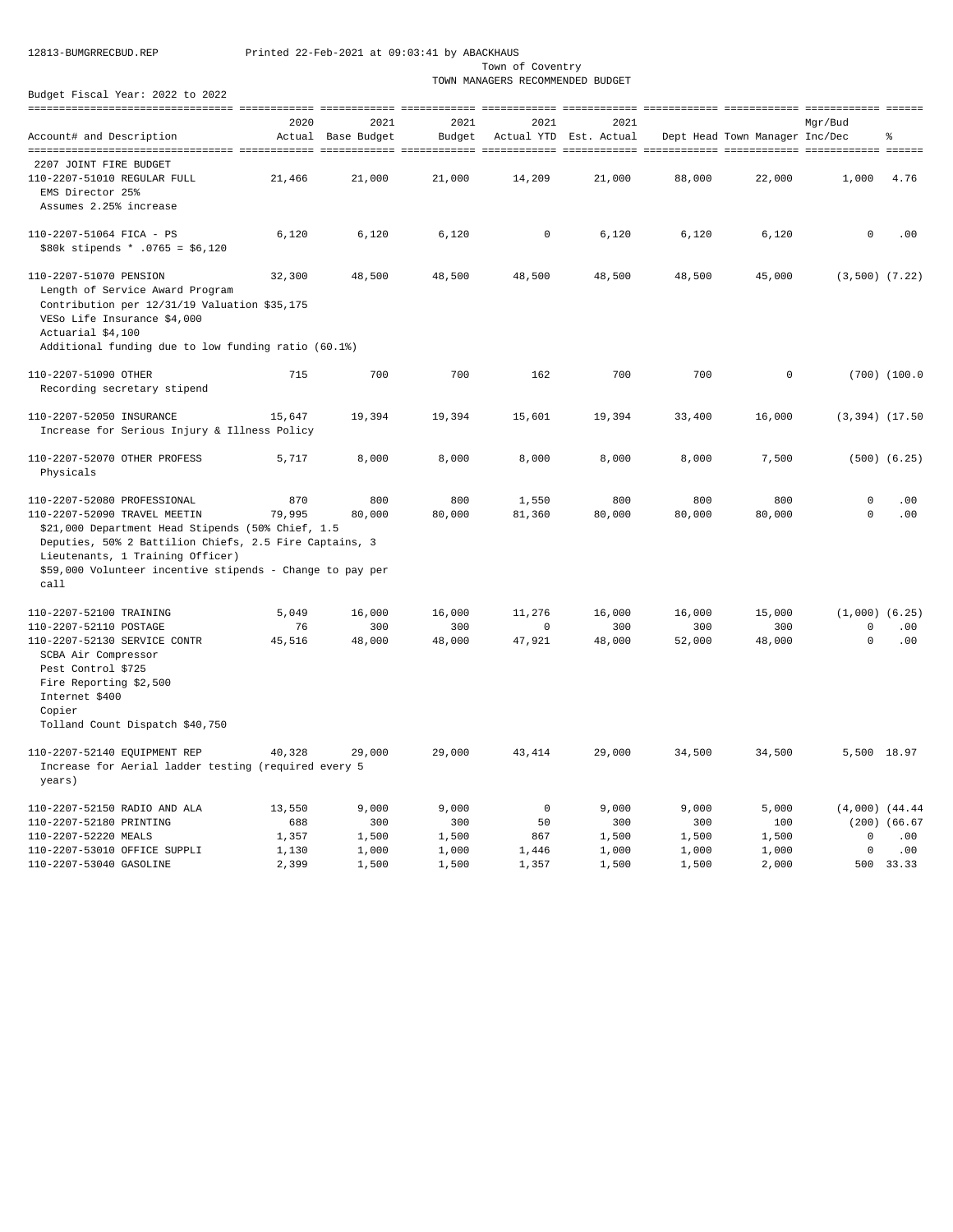Town of Coventry

TOWN MANAGERS RECOMMENDED BUDGET

|                                                   | 2020     | 2021        | 2021                                                                                                             | 2021     | 2021                   |         |                                | Mgr/Bud       |                   |
|---------------------------------------------------|----------|-------------|------------------------------------------------------------------------------------------------------------------|----------|------------------------|---------|--------------------------------|---------------|-------------------|
| Account# and Description                          | Actual   | Base Budget | Budget                                                                                                           |          | Actual YTD Est. Actual |         | Dept Head Town Manager Inc/Dec |               | ႜ                 |
|                                                   |          |             |                                                                                                                  |          |                        |         |                                |               |                   |
| 110-2207-53050 DIESEL FUEL                        | 6,412    | 5,000       | 5,000                                                                                                            | 4,281    | 5,000                  | 5,000   | 5,500                          |               | 500 10.00         |
| 110-2207-53070 CUSTODIAL SUP                      | 1,079    | 2,000       | 2,000                                                                                                            | 1,600    | 2,000                  | 2,000   | 2,000                          | $\mathbf{0}$  | .00               |
| 110-2207-53090 CLOTHING SAFE                      | 14,704   | 12,000      | 12,000                                                                                                           | 3,475    | 12,000                 | 12,000  | 12,000                         | $\circ$       | .00               |
| 110-2207-53091 OSHA REOMTS                        | 5,621    | 4,000       | 4,000                                                                                                            | 5,700    | 4,000                  | 6,000   | 5,500                          | 1,500 37.50   |                   |
| Increase based on historical use                  |          |             |                                                                                                                  |          |                        |         |                                |               |                   |
| 110-2207-53092 NFPA REOMTS                        | 6,558    | 10,000      | 10,000                                                                                                           | 7,000    | 10,000                 | 14,000  | 12,000                         | 2,000 20.00   |                   |
| Increase based on historical use                  |          |             |                                                                                                                  |          |                        |         |                                |               |                   |
| 110-2207-53110 TRUCK PARTS                        | 2,340    | 3,500       | 3,500                                                                                                            | 2,650    | 3,500                  | 3,500   | 3,500                          | $\circ$       | .00               |
| 110-2207-53120 EQUIPMENT PAR                      | 2,237    | 3,500       | 3,500                                                                                                            | 758      | 3,500                  | 3,500   | 3,000                          |               | $(500)$ $(14.29)$ |
| 110-2207-53190 POLICE EQUIPM                      | 1,045    | 1,500       | 1,500                                                                                                            | 1,700    | 1,500                  | 1,500   | 1,500                          | $\Omega$      | .00               |
| 110-2207-53230 TRANSFERS<br>Increase for EMS Fund | 55,000   | 55,000      | 55,000                                                                                                           | 55,000   | 55,000                 | 55,000  | 150,000                        | 95,000 172.73 |                   |
| 110-2207-53300 PUBLIC RELATI                      | 3,066    | 5,806       | 5,806                                                                                                            | $\sim$ 0 | 5,806                  | 6,500   | 6,000                          | 194           | 3.34              |
| \$4k Gala (50% EMS Funded, 50% GF funded)         |          |             |                                                                                                                  |          |                        |         |                                |               |                   |
| \$2,500 operations                                |          |             |                                                                                                                  |          |                        |         |                                |               |                   |
| 110-2207-53640 LAUNDRY                            | $\Omega$ | 300         | 300                                                                                                              | $\sim$ 0 | 300                    | 300     | $\Omega$                       |               | $(300)$ $(100.0$  |
| 110-2207-54960 EQUIPMENT PUR                      | 6,646    | 8,500       | 8,500                                                                                                            | 2,214    | 8,500                  | 8,500   | 8,000                          |               | $(500)$ $(5.88)$  |
| Total 2207 JOINT FIRE B                           | 377,631  | 402,220     | 402,220<br>acacacacaca acacacacaca acacacacaca acacacacaca acacacacaca acacacacaca acacacacaca acacacacaca acaca | 360,091  | 402,220                | 499,420 | 493,820                        | 91,600 22.77  |                   |
|                                                   |          |             |                                                                                                                  |          |                        |         |                                |               |                   |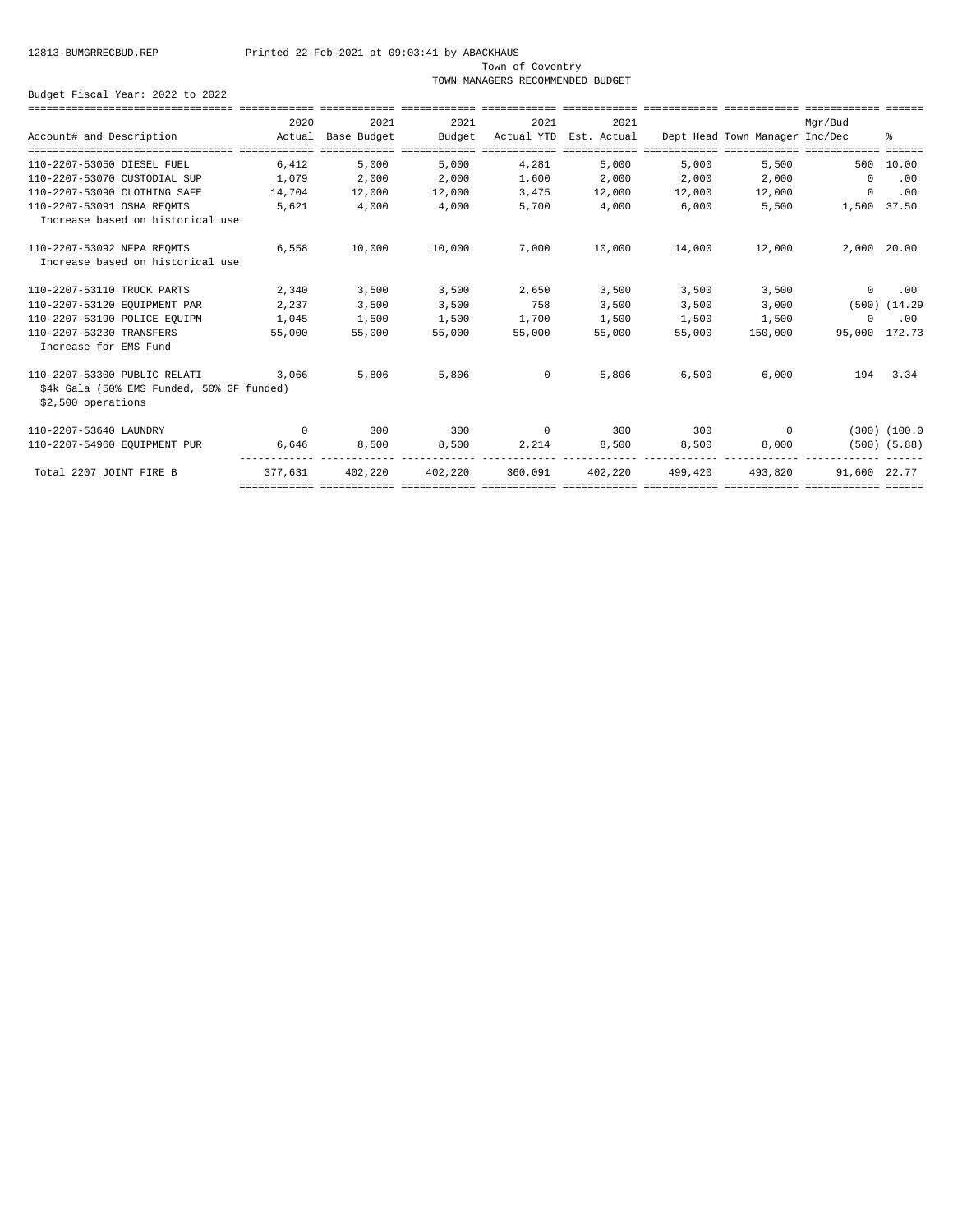### 2208 STATION 318 BUILDING MAINTENANCE & OPERATIONS

### PROGRAM DESCRIPTION

 This sub-station is located at 1645 South St, at the intersection of South Street and Judd Road, and supplements emergency response coverage to the town. The resources located in the substation are designed to reduce response times.

 This fund covers building supplies, maintenance and repairs, phone, electric, heating fuel, water and sewer fees.

Our volunteers maintain certification as Emergency Medical Responders or Emergency Medical Technicians and many are certified as Firefighters in accordance with national standards. Other members serve as Fire Police who are State certified to provide traffic control duties at emergency scenes. TCFD personnel respond to over 1,200 calls a year.

#### PROGRAM COMMENTARY

This station has the following resources:

- $\bullet$  1 Engine
- 1 Engine Tanker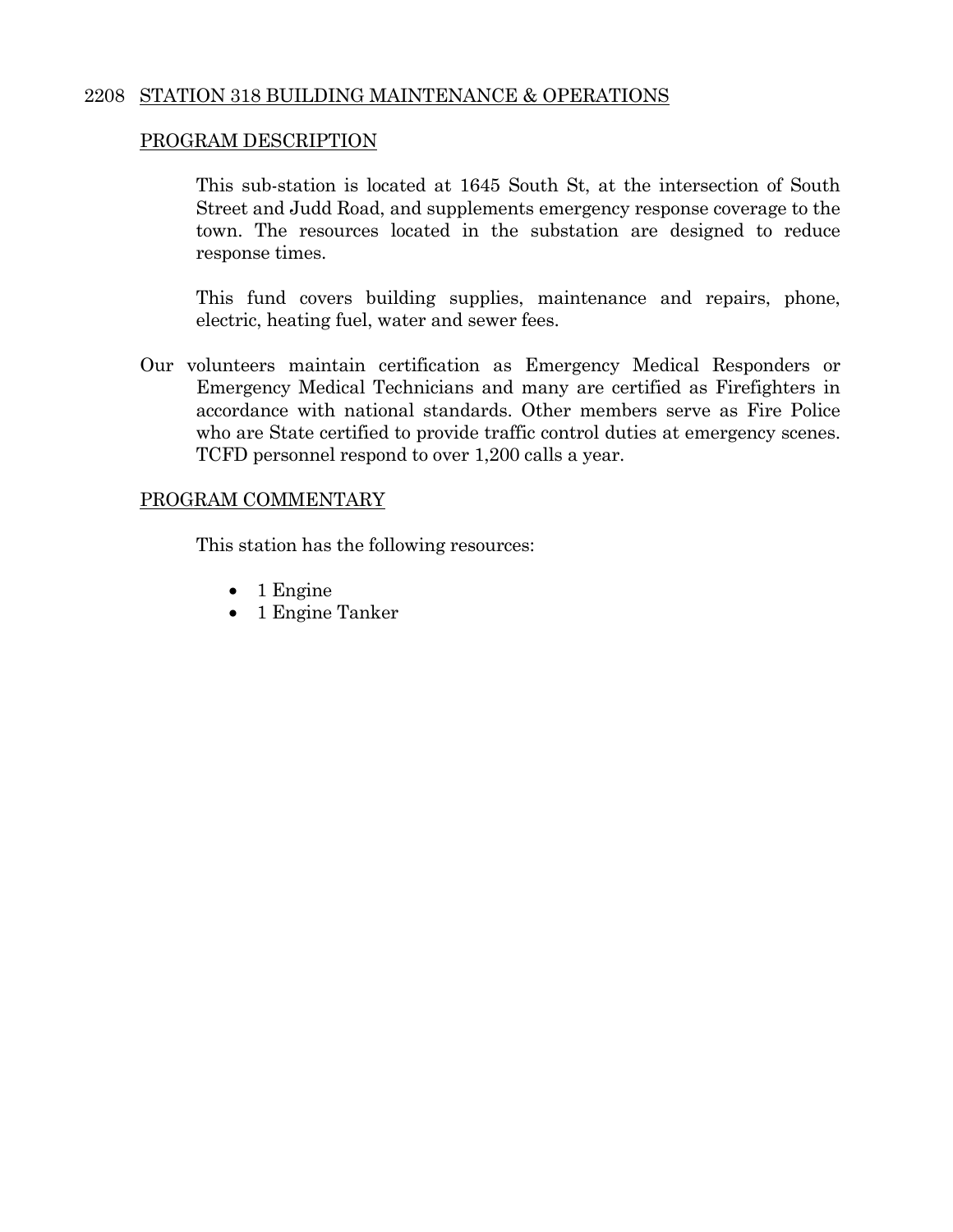Town of Coventry

TOWN MANAGERS RECOMMENDED BUDGET

|                                                                                                                   | 2020   | 2021        | 2021   | 2021   | 2021                   |        |                                | Mqr/Bud     |           |
|-------------------------------------------------------------------------------------------------------------------|--------|-------------|--------|--------|------------------------|--------|--------------------------------|-------------|-----------|
| Account# and Description                                                                                          | Actual | Base Budget | Budget |        | Actual YTD Est. Actual |        | Dept Head Town Manager Inc/Dec |             | 昙         |
| 2208 STATION 318                                                                                                  |        |             |        |        |                        |        |                                |             |           |
| 110-2208-52130 SERVICE CONTR<br>Fire Alarm Contract \$350<br>Tower Generator \$750<br>Fire Alarm Monitoring \$420 | 433    | 1,130       | 1,130  | 1,210  | 1,130                  | 1,100  | 1,520                          |             | 390 34.51 |
| 110-2208-52160 BUILDING REPA                                                                                      | 1,306  | 5,500       | 5,500  | 3,138  | 5,500                  | 5.500  | 5,500                          | $^{\circ}$  | .00       |
| 110-2208-55010 TELEPHONE<br>Frontier \$50/month                                                                   | 310    | 300         | 300    | 300    | 300                    | 300    | 300                            | $\mathbf 0$ | .00       |
| 110-2208-55020 ELECTRIC                                                                                           | 2,432  | 2,500       | 2,500  | 2,500  | 2,500                  | 2,500  | 2,500                          | $\Omega$    | .00       |
| 110-2208-55030 HEATING FUEL                                                                                       | 3,121  | 4,100       | 4,100  | 4,100  | 4,100                  | 4,100  | 4,100                          | $\Omega$    | .00       |
| 110-2208-55040 WATER                                                                                              | 241    | 450         | 450    | 450    | 450                    | 540    | 540                            | 90          | 20.00     |
| Increase in CT Water Rates (20%) increase                                                                         |        |             |        |        |                        |        |                                |             |           |
| 110-2208-55050 SEWER                                                                                              | 375    | 375         | 375    | 375    | 375                    | 375    | 375                            | $\mathbf 0$ | .00       |
| Total 2208 STATION 318                                                                                            | 8,218  | 14,355      | 14,355 | 12,073 | 14,355                 | 14,415 | 14,835                         | 480         | 3.34      |
|                                                                                                                   |        |             |        |        |                        |        |                                |             |           |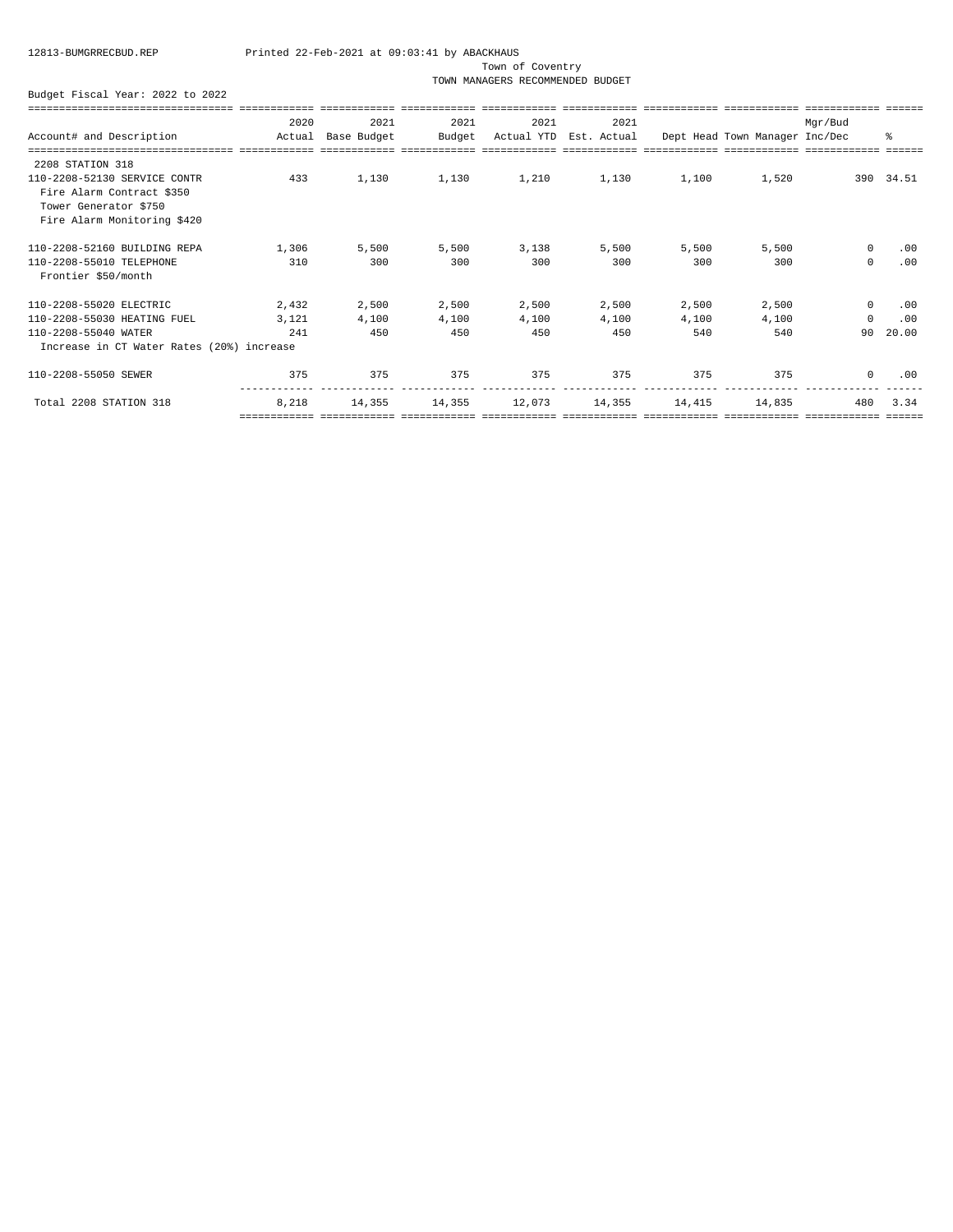### 2301 EMERGENCY MANAGEMENT

#### PROGRAM DESCRIPTION

 The Emergency Management Director (EMD) is responsible for maintaining the town's Emergency Operations Plan. Bi-annual updates must be reviewed and submitted to the State Department of Emergency Management. The EMD is responsible for coordination of all local emergency services, as well as other municipal departments including the School Board. The EMD serves as liaison to all State and Federal agencies in case of a major disaster or natural emergencies. Other duties include the maintenance and operation of the Town's Emergency Operations Center as well as site management of the Town's radio and communications equipment.

 This fund is for equipment repairs, meals during times of activation, electric, heating fuel, and sewer fees.

#### PROGRAM COMMENTARY

 All service contracts for radio repair and site management of the Town's radio tower are offset by the rental income received from two cellular phone providers with additional funds used for radio upgrades and enhancements.

 An Emergency Management Performance Grant (EMPG) is used to offset the salary of the Emergency Management Director.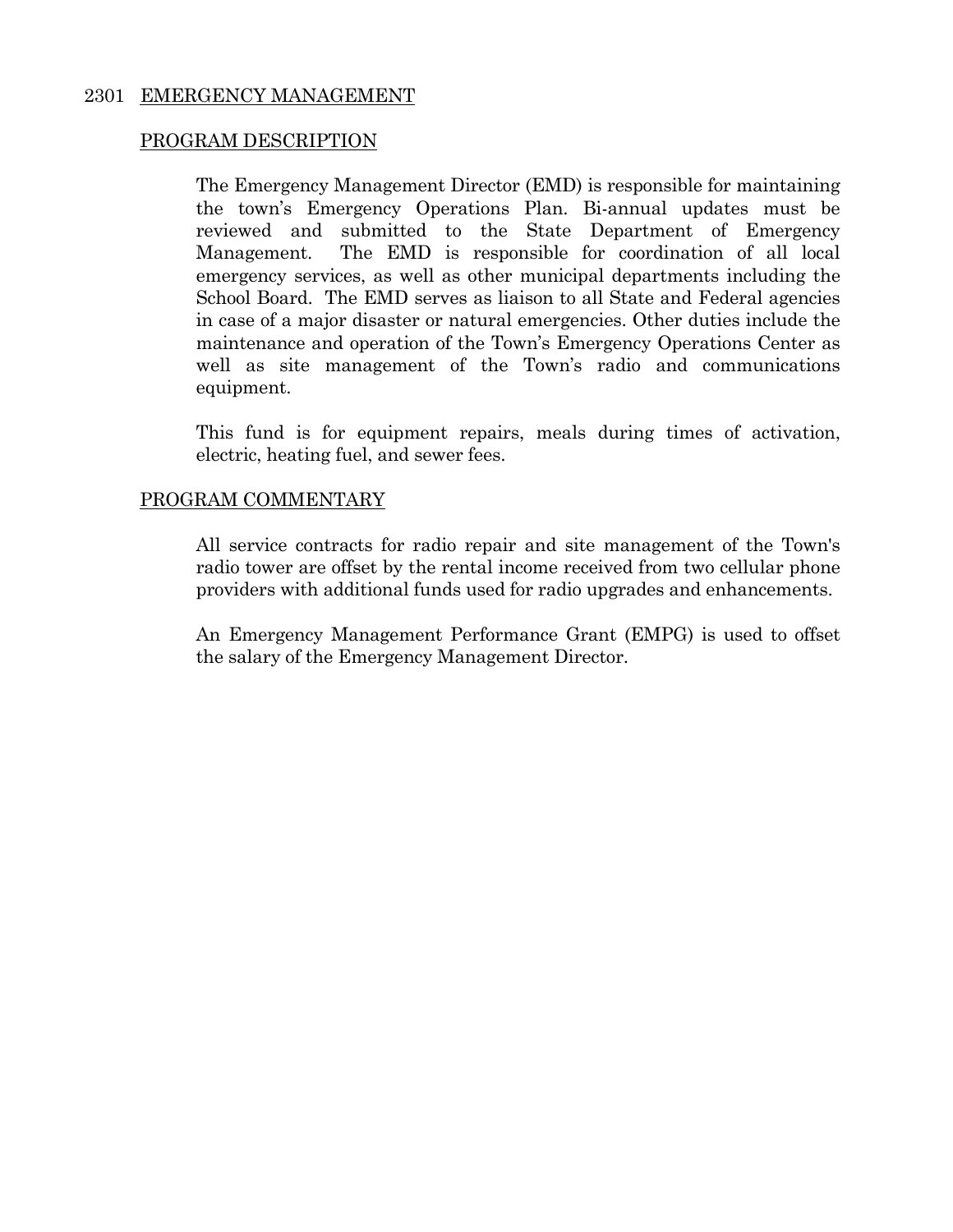Town of Coventry

TOWN MANAGERS RECOMMENDED BUDGET

|                              | 2020     | 2021        | 2021   | 2021       | 2021        |        |                                | Mqr/Bud             |                  |
|------------------------------|----------|-------------|--------|------------|-------------|--------|--------------------------------|---------------------|------------------|
| Account# and Description     | Actual   | Base Budget | Budget | Actual YTD | Est. Actual |        | Dept Head Town Manager Inc/Dec |                     | ႜ                |
|                              |          |             |        |            |             |        |                                |                     |                  |
| 2301 EMERGENCY MANAGEME      |          |             |        |            |             |        |                                |                     |                  |
| 110-2301-51010 REGULAR FULL  | 20,803   | 21,000      | 21,000 | 12,177     | 21,000      | 22,000 | 22,000                         | 1,000               | 4.76             |
| EMS Admin 25%                |          |             |        |            |             |        |                                |                     |                  |
| Assumes 2.25% increase       |          |             |        |            |             |        |                                |                     |                  |
| 110-2301-52140 EQUIPMENT REP | 141      | 500         | 500    | $\Omega$   | 500         | 500    | 500                            | $\mathbf 0$         | .00              |
| 110-2301-52150 RADIO AND ALA | $\Omega$ | 2,000       | 2,000  | $\Omega$   | 2,000       | 2,000  | 500                            | $(1,500)$ $(75.00)$ |                  |
| 110-2301-52220 MEALS         | $\Omega$ | 500         | 500    |            | 500         | 500    | 500                            | $\circ$             | .00              |
| 110-2301-55020 ELECTRIC      | 5,081    | 5,700       | 5,700  | 5,500      | 5,700       | 5,700  | 5,500                          |                     | $(200)$ $(3.51)$ |
| 110-2301-55030 HEATING FUEL  | 38       | 600         | 600    | 468        | 600         | 600    | 600                            | $^{\circ}$          | .00              |
| 110-2301-55050 SEWER         | 375      | 375         | 375    | 375        | 375         | 375    | 375                            | $\circ$             | .00              |
| Total 2301 EMERGENCY MA      | 26,438   | 30,675      | 30,675 | 18,520     | 30,675      | 31,675 | 29,975                         | (700)               | (2.28)           |
|                              |          |             |        |            |             |        |                                |                     |                  |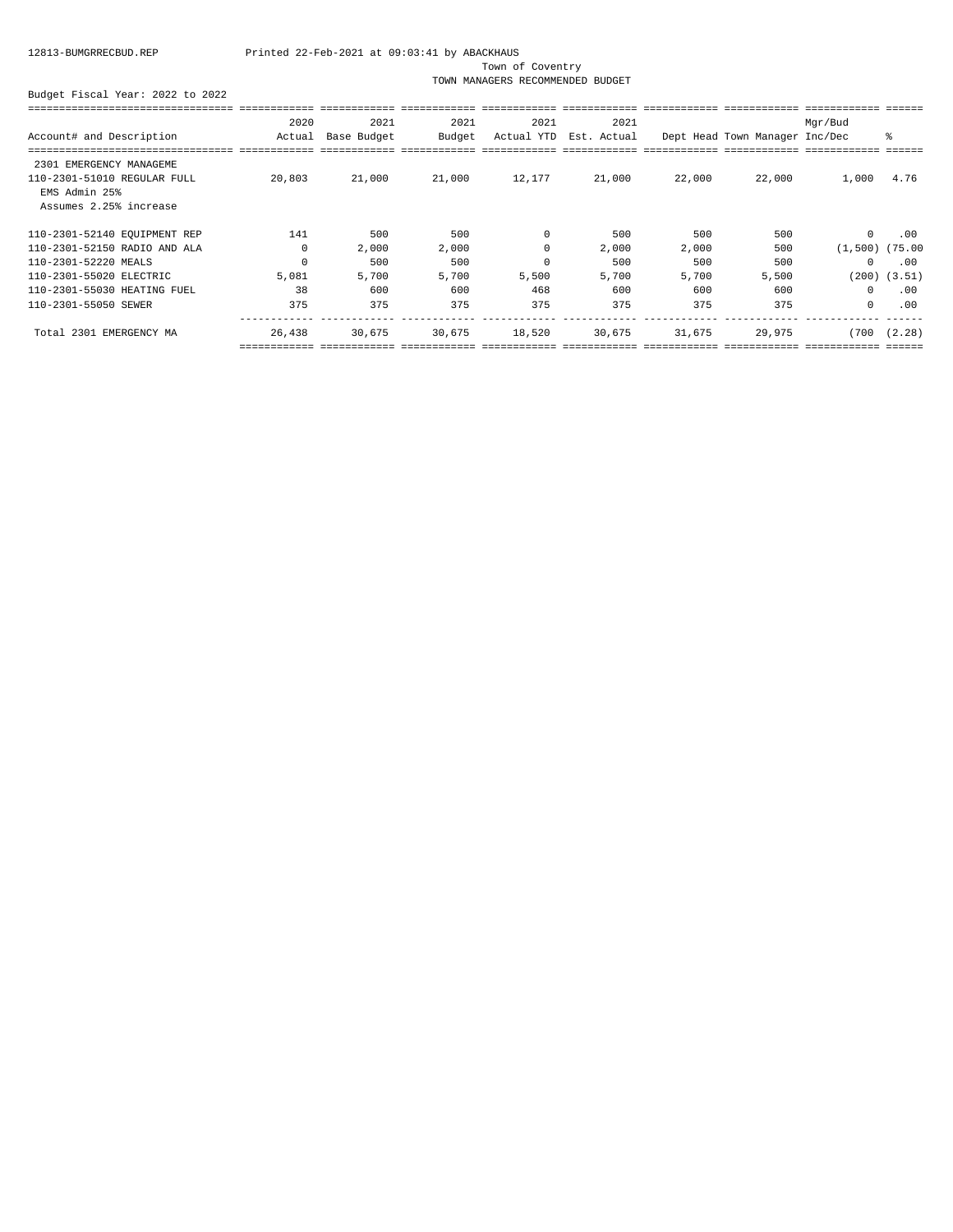#### 2401 ANIMAL CONTROL

#### PROGRAM DESCRIPTION

Under the supervision of the Chief of Police, it is the responsibility of the Community Service Officer (CSO) to handle all animal-related complaints in the community. During the times when the Community Service Officer is not on duty, field patrol officers often perform these duties. This includes the transportation and care of impounded animals and proper disposal of dead animals found on the roadways. Whenever possible, impounded dogs are found proper homes. Funds required to fund this activity are received, in part, from fees collected by the animal control Officer and half of the license fees collected by the Town Clerk. addition to animal control duties, the CSO performs a variety of other duties including applicant fingerprints, assisting with traffic duties, taking reports of non-serious matters and assisting with dispatch.

#### PROGRAM COMMENTARY

The budget anticipates continuing our agreement with the Town of Vernon to provide kennel services. The total budget is reduced by income from dog licenses and survey fees. In order to free up valuable patrol time and to provide increased services to the public, the job description of the Animal Control Officer was changed to Community Service Officer. Duties were expanded to include fingerprinting, taking reports on minor incidents, assisting with vehicle lock-outs, and other non-law enforcement duties that had previously been performed by sworn officers. In addition, the Community Service Officer assists the Planning & Zoning department with investigations on matters covered under the blight ordinance.

|                     | <b>FY16</b> | <b>FY17</b> | <b>FY18</b> | <b>FY19</b>           | <b>FY20</b> |
|---------------------|-------------|-------------|-------------|-----------------------|-------------|
| Dog Licenses        | 1.476       | 1.467       | 1.446       | 1.409                 | 1,396       |
| Dog License Revenue | \$9,091     | \$9,335     | \$9,060     | 8,983<br>$\mathbb{S}$ | 7,837       |

#### PROGRAM ACTIVITY INDICATORS